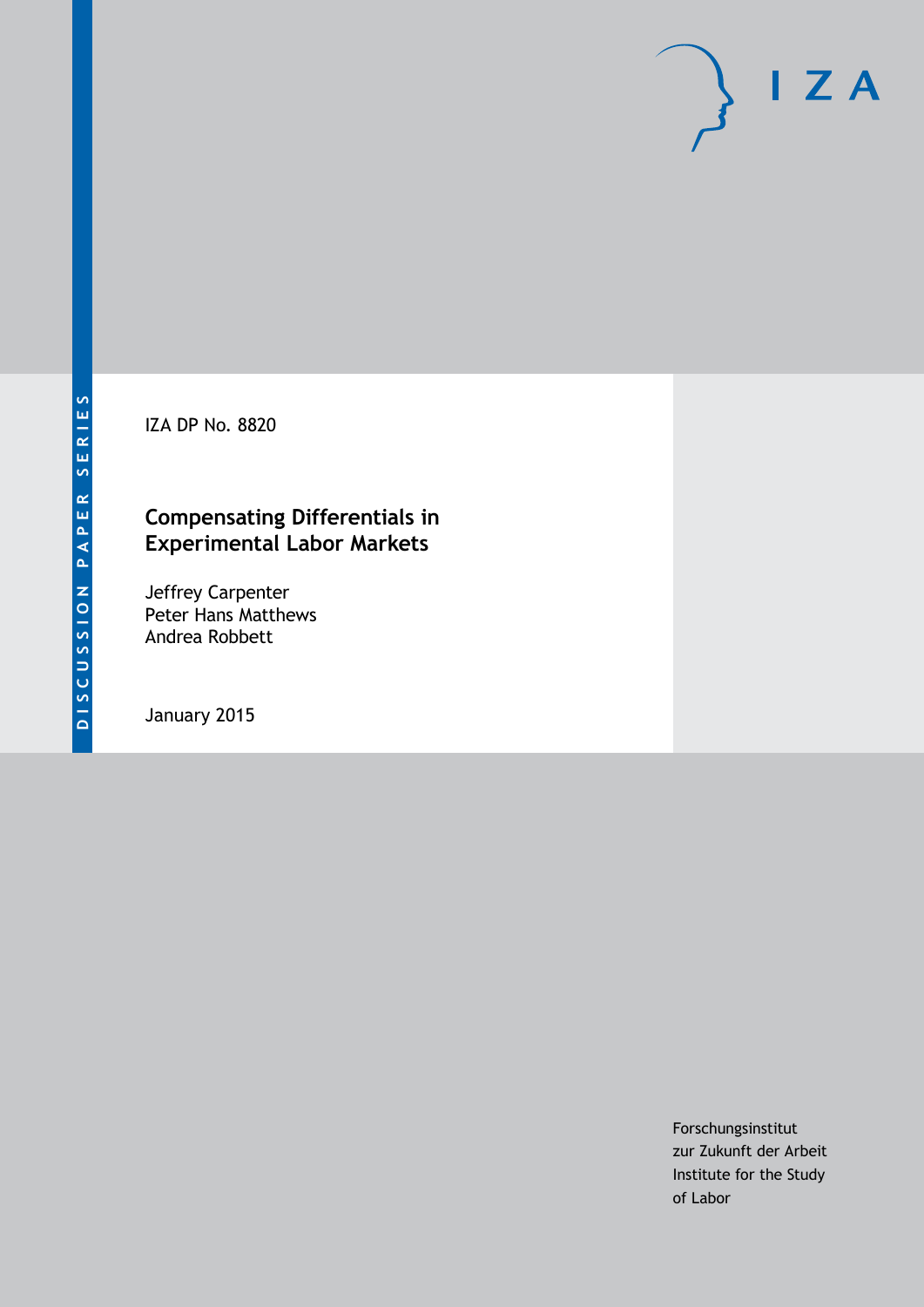# **Compensating Differentials in Experimental Labor Markets**

### **Jeffrey Carpenter**

*Middlebury College and IZA*

### **Peter Hans Matthews**

*Middlebury College*

### **Andrea Robbett**

*Middlebury College*

Discussion Paper No. 8820 January 2015

IZA

P.O. Box 7240 53072 Bonn Germany

Phone: +49-228-3894-0 Fax: +49-228-3894-180 E-mail: [iza@iza.org](mailto:iza@iza.org)

Any opinions expressed here are those of the author(s) and not those of IZA. Research published in this series may include views on policy, but the institute itself takes no institutional policy positions. The IZA research network is committed to the IZA Guiding Principles of Research Integrity.

The Institute for the Study of Labor (IZA) in Bonn is a local and virtual international research center and a place of communication between science, politics and business. IZA is an independent nonprofit organization supported by Deutsche Post Foundation. The center is associated with the University of Bonn and offers a stimulating research environment through its international network, workshops and conferences, data service, project support, research visits and doctoral program. IZA engages in (i) original and internationally competitive research in all fields of labor economics, (ii) development of policy concepts, and (iii) dissemination of research results and concepts to the interested public.

IZA Discussion Papers often represent preliminary work and are circulated to encourage discussion. Citation of such a paper should account for its provisional character. A revised version may be available directly from the author.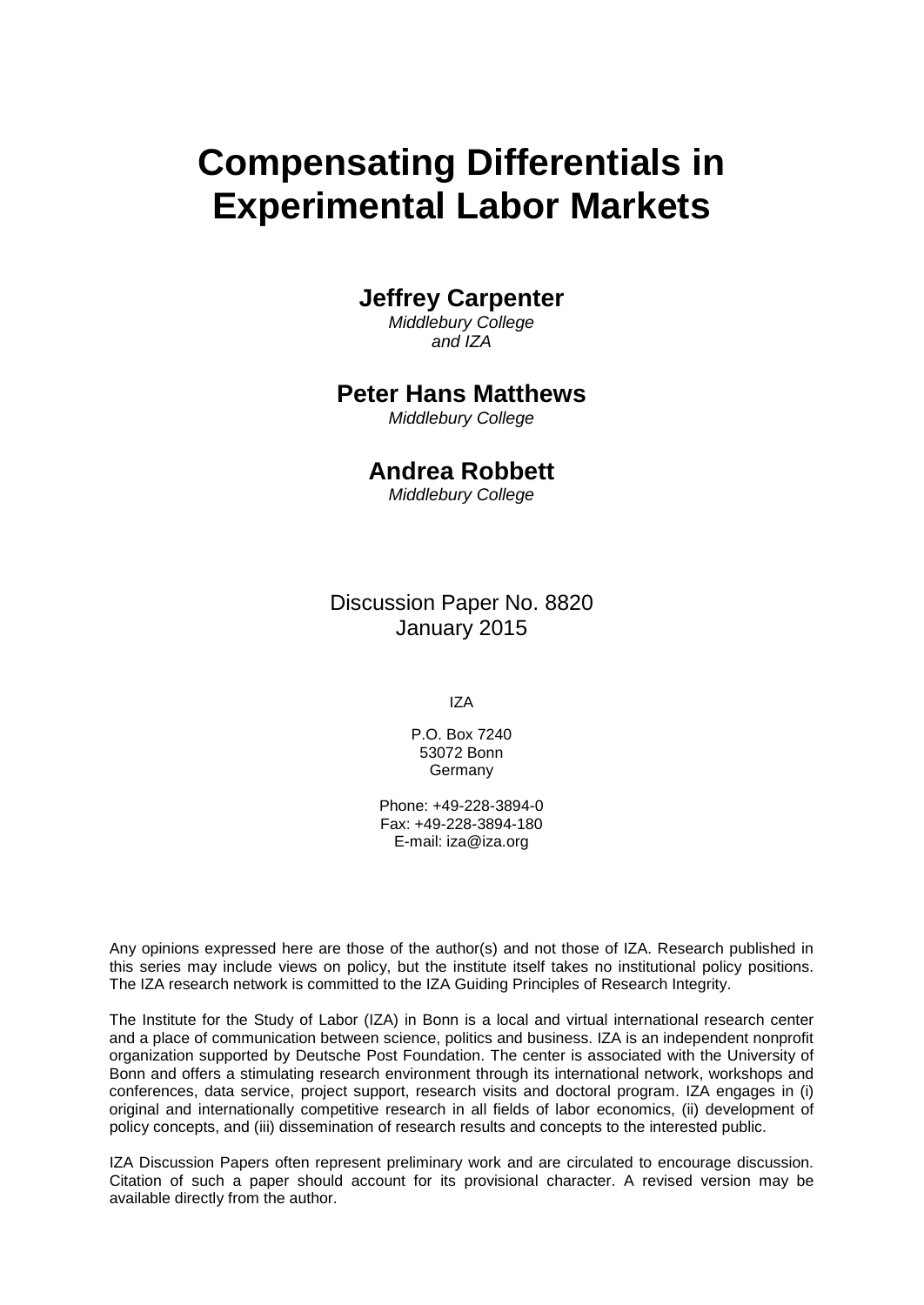IZA Discussion Paper No. 8820 January 2015

# **ABSTRACT**

# **Compensating Differentials in Experimental Labor Markets**

The theory of compensating differentials has proven difficult to test with observational data: the consequences of selection, unobserved firm and worker characteristics, and the broader macroeconomic environment complicate most analyses. Instead, we construct experimental, real-effort labor markets and offer an evaluation of the theory in a controlled setting. We study both the wage differentials that evolve between firms with varying degrees of disamenity and how these differentials are affected by worker mobility and therefore selection. Consistent with the theory, we find that riskier firms must pay significantly higher wages to attract workers. Further, when workers are mobile, they sort into firms according to their attitudes towards risk and, as a result, the compensating differential shrinks. Last, we are also able to mimic the biases associated with observational studies.

JEL Classification: J31, D01, C92

Keywords: compensating differential, sorting, experiment, real effort, risk aversion, ambiguity aversion, loss aversion

Corresponding author:

Jeffrey Carpenter Department of Economics Middlebury College Middlebury, VT 05753 USA E-mail: [jpc@middlebury.edu](mailto:jpc@middlebury.edu)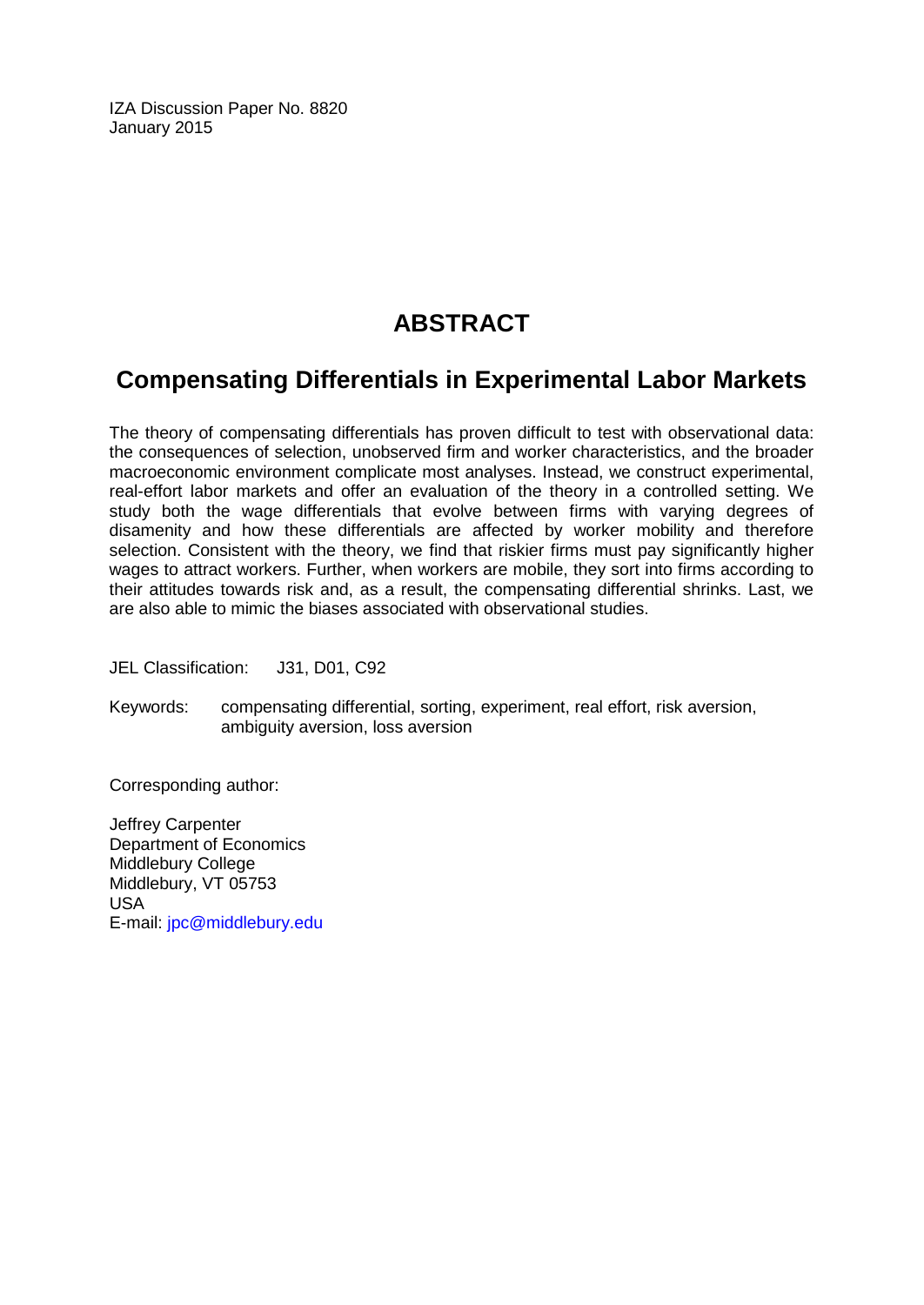The whole of the advantages and disadvantages of the different employments of labour and stock must, in the same neighborhood, be either perfectly equal or continually tending to

equality. (Smith, 1976 [1776], Book I, ch. X, p. 111)

#### 1 Introduction

It is difficult to believe that almost two and a half centuries after Smith (1776) first described the basic logic behind compensating differentials, considerable doubt remains about the size, and sometimes even the existence, of differentials for even the most salient of disamenities, including death. Using panel data, for example, Kniesner et al. (2012) report estimates of the value of a statistical life between \$6 and \$26 million, in which the confidence interval for the former includes zero! Worse, perhaps, Dorman and Hagstrom (1998) find that for non-union workers, the mean differential is in fact negative.

In principle, calculation of an equalizing difference, the compensation needed to make the marginal worker indifferent between positions with and without disamenities, should be straightforward. In practice, however, credible estimates have proven elusive, for at least two sorts of reasons. The first reflect the limitations of observational datasets. Data at both the firm- and job-level is often scarce, for example, which means that important distinctions are either unobserved or measured at inappropriate levels of aggregation. It is often the case, for example, that disamenities are measured at the sectoral, and not firm, level, which can cause researchers to overestimate differentials (Dorman and Hagstrom 1998). More often than not, researchers also lack sufficient individual-level data to control for firm- and sector-level selection, which makes it difficult, if not impossible, to determine whether, for example, a small differential is the result of "market failure" or otherwise productive selection (Goddeeris 1998; Garen 1988; Kostiuk 1990; Hwang et al. 1992; Lavetti 2014).

The second set of reasons is rooted in various labor market complications, and would muddle estimation even with more complete datasets. For example, the standard rationale for the emergence of compensating differentials presumes vigorous and well-informed job search in a world where labor market frictions and incomplete information are omnipresent (Hwang et al., 1998; Bonhomme and Jolivet, 2009). Absent evidence on motivation, it can also be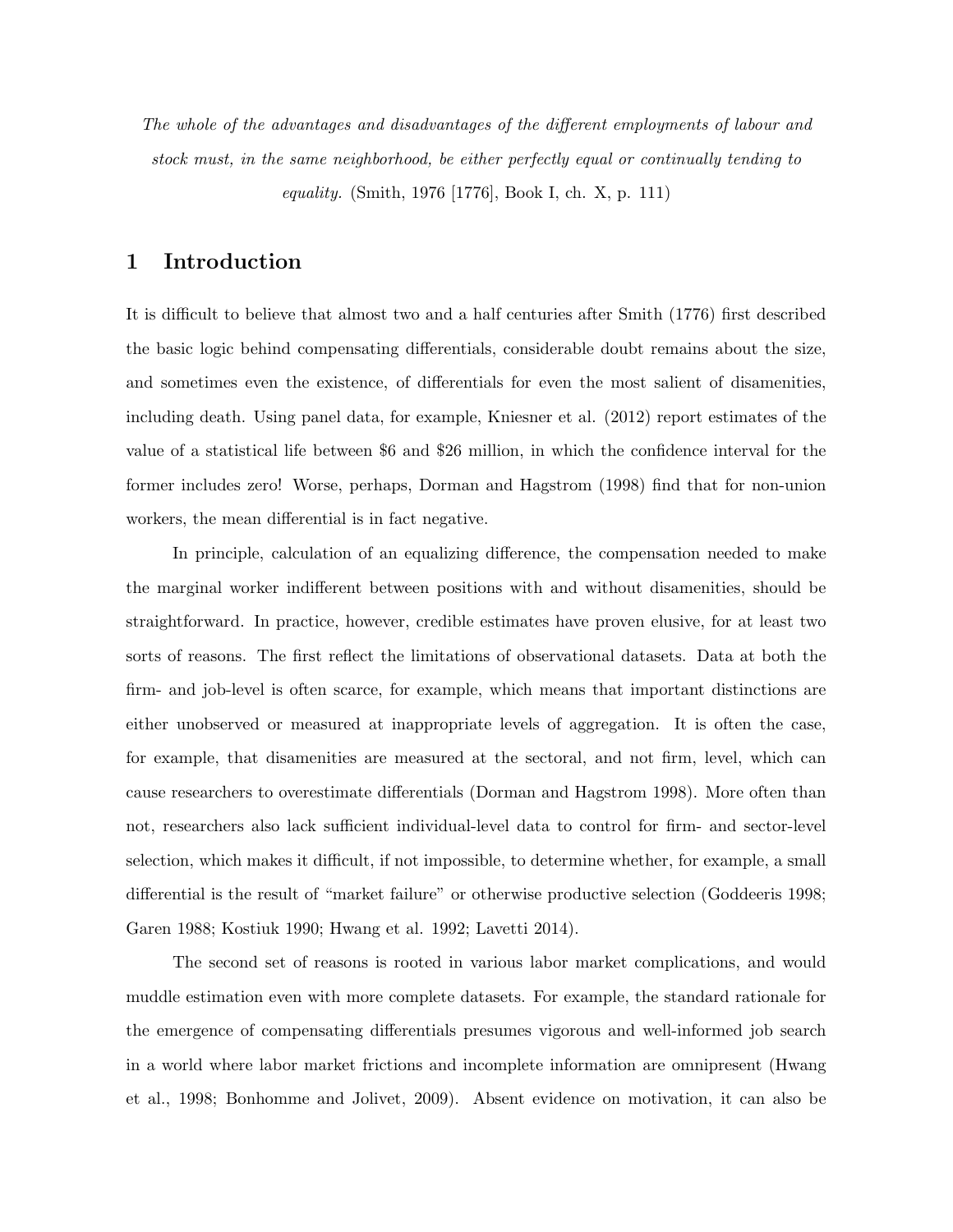difficult to distinguish between voluntary and involuntary job changes (Taber and Vejlin 2011). Furthermore, if work at firms with disamenities is also harder to observe, or write contracts on, wage differentials will also include a rent (Ho 2013). Macroeconomic conditions – in particular, the jobless rate – can also influence firm-level differentials (Dorman 1998).

None of this has stopped labor economists from attempting to measure, and evaluate, compensating differentials in the field. There are, for example, dozens, if not hundreds, of papers on compensation for health risks, from the existence of a wage premium for oil workers at sea and on the permafrost, military bonuses for combat troops, or even higher rates for sex workers who do not insist on condom use (Rao et al., 2003). There are likewise numerous studies of income risk. In some cases, the risk assumes the form of a small likelihood of a large payoff, as in the arts, sports or entertainment (Hartog and Vijverberg, 2007). In other cases, the income risk comes from an increased likelihood of job loss, including the chance that accidents can lead to long unemployment spells (Hamermesh and Wolfe, 1990).

Our paper makes two substantial contributions to the literature. First and foremost, we are, to our knowledge, the first to use experimental labor markets to construct "clean" estimates of compensating differentials in the face of well-defined risks, both with and without sorting. Second, because our data also allow us to mimic what a researcher with incomplete observational data would see, we can reproduce, but also understand better, the biases embodied in conventional estimates, a novel application of experimental methods.

To be more precise, we construct experimental labor markets that allow us to control the basic determinants of wages – the production process, output prices, labor demand – as we introduce cross-firm variation in the riskiness of compensation, a design consistent with the presence of either income and/or employment risk. Because there are no other differences in the managerial decision problem, whatever wage differentials arise should reflect their response to the revealed preferences of workers for the disamenity. Furthermore, because the "workers" are experimental participants, we are also able to generate measures of each worker's risk preferences.

To evaluate the effects of selection, we include two mobility treatments. In one treatment, it is expensive for workers to migrate from one firm to another, and few do, and the resulting wage difference can be understood as the "full" or "pre-sorting" differential. In the second, high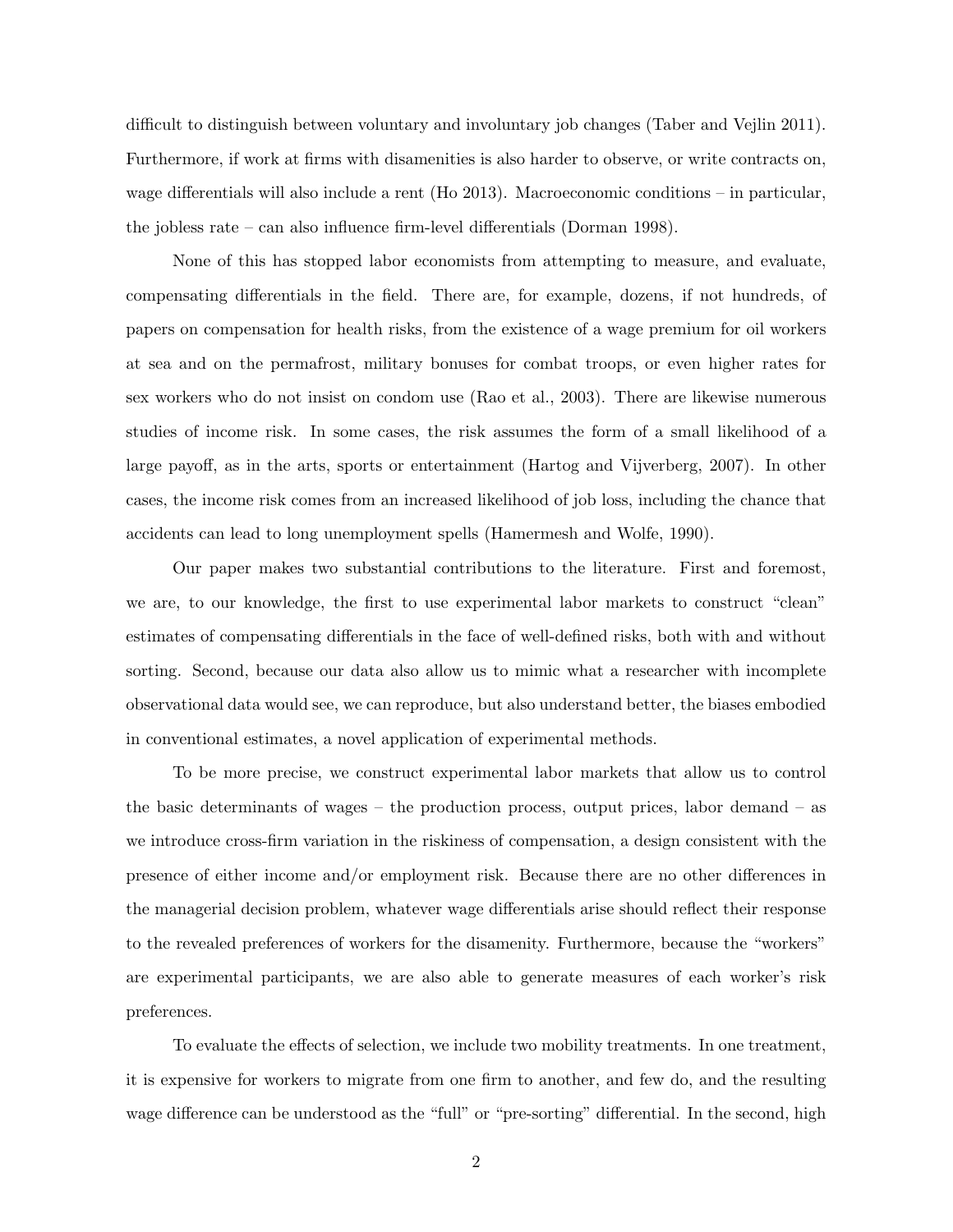mobility, treatment, it is much cheaper for workers to migrate, which allows us to evaluate how much the matching of workers and firms, the basis for the hedonic wage function that Rosen (1986) called the "fundamental (long-run) market equilibrium construct in labor economics," reduces the full differential, a result with important theoretical and empirical implications.

Our experimental design is unique.<sup>1</sup> Firm managers compete on piece rates to attract workers to their firms, where they exert real effort. The firms are identical, except that in one firm we introduce a disamenity: in each period, there is a 25% chance that a worker's effort, and thus earnings, will be lost. To measure worker tolerance for the disamenity, we collect incentivized risk attitudes from all of our participants, including measures of ambiguity and loss aversion. Workers are randomly assigned to the catchment area of one of the two firms, but can commute to the other firm at a cost. By varying the commuting cost, we control the extent to which endogenous sorting can occur, and thus can measure the effect of sorting on the differential. The design allows us to avoid the two main challenges described above: first, we can study the evolution of compensating differentials in the absence of competing labor market complications; and, second, we can directly observe both firm characteristics (which we control) and worker characteristics (which we measure).

In this setting, we find considerable support for the Smithian model. In almost all sessions, a significant differential, in both substantive and statistical senses, soon emerged and then persists. If the marginal worker is not risk loving, however, the difference isn't sufficient to compensate workers for their assignment to the risky firm. In this sense, even in our "stripped down" environment, markets fail. We also find, however, that the differential shrinks when workers are mobile and, consistent with the basic theoretical model, that workers sort on the basis of their risk preferences. In our data, the effects of selection, or worker-firm matching, are equivalent to between one quarter and one third of the "full differential."

Last, we show that a researcher who had access to all of our data except for worker characteristics, a common deficit, would underestimate the differential almost 25%, while a researcher forced to use sectoral, rather than firm, characteristics would vastly overestimate it.

 $1$ The closest experiments to ours are Fehr, Gächter and Kirchsteiger (1996) and Fehr, Kirchsteiger and Riedl (1996) in that these authors are also interested in wage setting dynamics, but the focus of these papers (on gift exchange and the evolution of non-compensating differentials) is very different.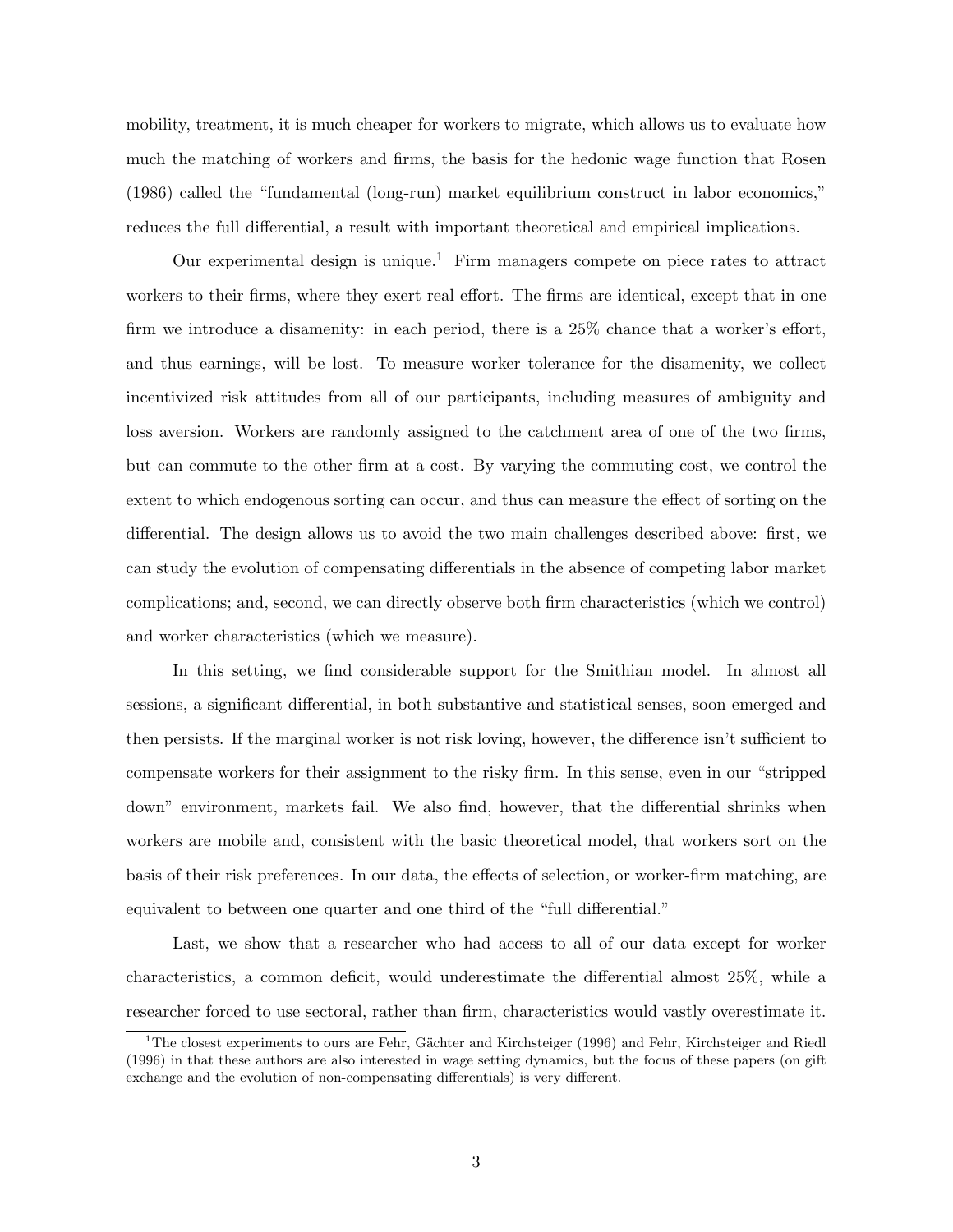#### 2 Experimental Design

#### 2.1 Labor Market Set-up

Participants were recruited from the undergraduate student body at Middlebury College. The students arrived to the lab in groups of 18 or 24 participants at a time and were assigned to "labor markets" of six participants each. Within each labor market, there were two firms: the Safe (Red) Firm and the Risky (Blue) Firm.<sup>2</sup> Two of the six participants were assigned to be managers and the remaining four participants were workers. Each manager was tied to a single firm but workers could move between firms. These roles were fixed for the duration of the experiment, which lasted 15 periods.

The manager's job was to set the piece rate in his firm and he could choose any integer between 1 and 100 experimental points. To simplify the tâtonnement process of wage setting, the managers made this choice sequentially at the start of every period. In each period, it was randomly determined whether the Safe Firm manager or the Risky Firm manager went first. The workers then viewed the piece rates at both firms and chose which firm to join for the period. Workers were always free to chose a different firm in the following period. Workers also had an outside option: rather than choosing to work at one of the two firms they could choose the "Orange Option," self-employment, which paid a piece rate of 40 points. This set a floor, below which wages should not fall.

The workers then completed a real effort task. They had one minute to solve addition problems and their earnings were determined by their output and the piece rate either set by the manager of their firm or the one linked to self-employment. Solving addition problems is a common task in the related literature (e.g., Sutter and Weck-Hannemann, 2003 or Niederle et al., 2013) and our workers could produce as many "sums" from three two-digit numbers as possible during the minute. For each unit of output produced by a worker in his firm, the manager earned 100 points minus the piece rate.

To incentivize participants to treat each period separately (à la Hey and Lee, 2005), they were paid according to their earnings from one randomly selected period plus their earnings

<sup>&</sup>lt;sup>2</sup>In the instructions and throughout the experiment, the Safe Firm was referred to as the "Red Firm" and the Risky Firm as the "Blue Firm" to avoid priming our participants. For the sake of clarity, we use the more descriptive names in the paper. A full set of instructions can be found in the appendix.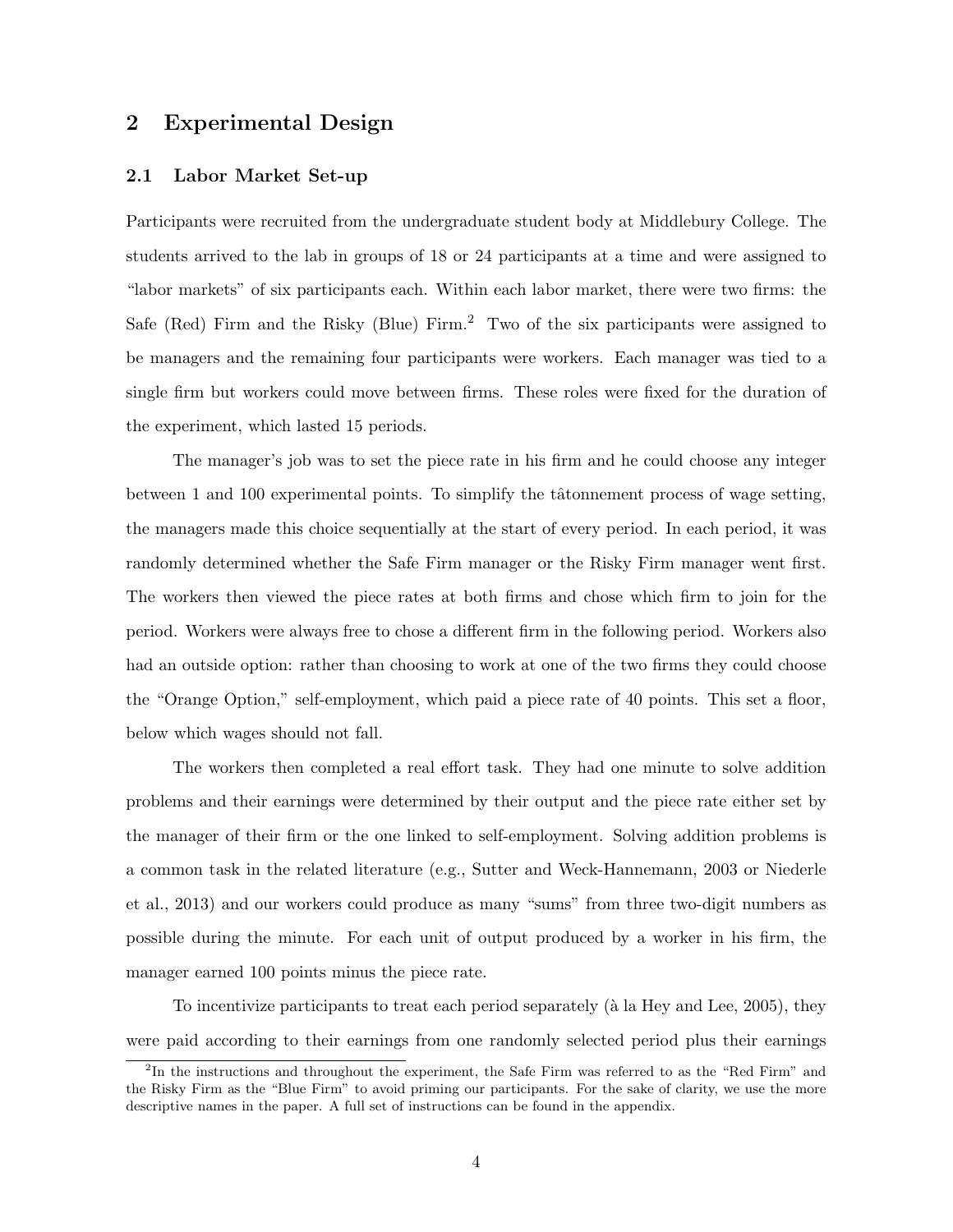from one randomly chosen decision from a risk preference elicitation task described below. These earnings were converted to US dollars at the rate of 25 points = 1 USD and added to a \$5 show-up fee.

#### 2.2 Differences Between Firms and Mobility

In the Safe Firm, workers' earnings for the period were equal to the piece rate times the number of problems correctly solved. In the Risky Firm, however, this was true only with probability 0.75. With probability 0.25, the worker's output would be lost and he would not be paid for the period's work. This was determined by a different random draw for each worker in the Risky Firm in the period. The risk that the workers in the Risky Firm faced was common knowledge among all participants. The manager of the Risky Firm was always paid according to the worker's output, even if the worker was not, so that the Risky Firm manager faced no additional risk. All else equal, we expected that the resulting disamenity would cause all workers to prefer the Safe Firm, providing the conditions for a standard compensating differential to evolve to compensate Risky Firm workers for their expected loss.

To address the question of whether selection leads to smaller compensating differentials, we varied the mobility of the workers by introducing commuting costs. Specifically, the participants were told that two of the four workers in the labor market lived near the Safe Firm and two lived near the Risky Firm. In order to work at a firm outside one's home zone, the worker must pay a fixed commuting cost for that period. There was no cost associated with working at the firm within one's home zone or with choosing self-employment. We conducted two treatments: one with a low commuting cost of 10 points per period (Low Cost) and one with a much larger commuting cost of 100 points per period  $(High Cost).$ <sup>3</sup> The commuting cost was subtracted from the worker's earnings for the period. A worker who commuted to the Risky Firm and then lost all earnings for the period would receive a negative payoff, which was subtracted from the show-up fee.

This set-up leads to several clear predictions. First, imagine the extreme case in which

<sup>3</sup>These parameter values were set after observing participant behavior in a pilot experiment. On average, participants solve between 5 and 6 addition problems each period and they are paid a piece rate greater than 40 (the piece rate of the outside option) for each. Thus paying a commuting cost of 10 has a negligible impact on earnings, while a cost of 100 is substantial.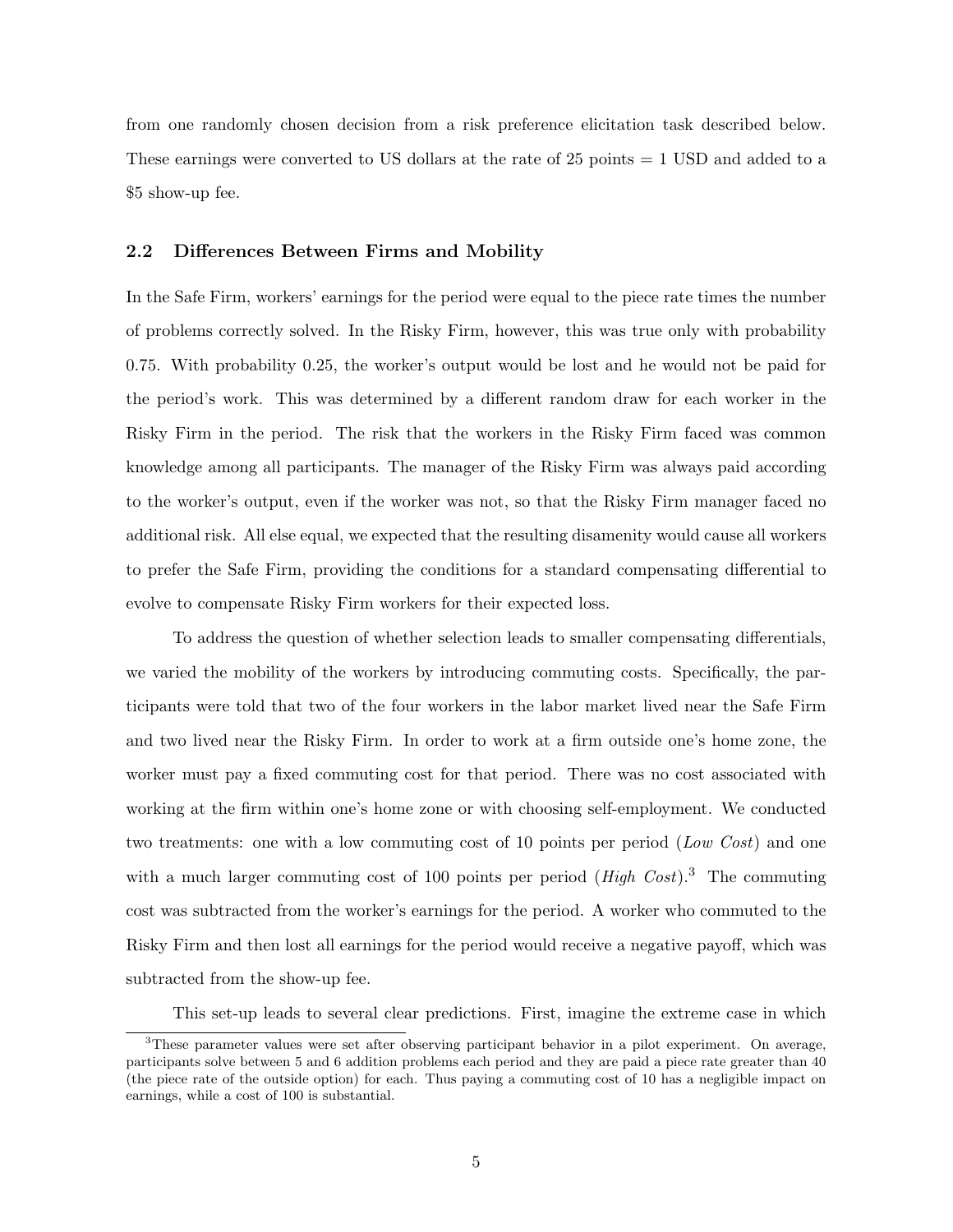commuting costs are high enough that no one ever works outside their home zone. In this case, the Safe Firm manager would simply need to pay a piece rate greater than the outside option of 40 points. The Risky Firm manager, however, would need to pay a piece rate much higher than 40 for workers to be willing to bear the risk. Thus, in the High Cost treatment, we expect to see low mobility and significantly higher piece rates offered in the Risky Firm than in the Safe Firm.

In the Low Cost treatment, the most disamenity-averse workers should flock to the Safe Firm. The disamenity-tolerant workers, however, may choose the Risky Firm, but they should require a smaller differential to do so. Thus, in the Low Cost treatment, we expect sorting according to worker risk preferences which should result in a smaller wage differential than in the High Cost treatment.

#### 2.3 Risk Tolerance Elicitation

Prior to participating in the main experiment, participants made three lottery choice decisions constructed to elicit their tolerance for the risky disamenity. In each, participants were presented with six lotteries, as shown in the three panels of Figure 1, and asked to choose one. At the end of the experiment, so that the outcomes could not affect labor market behavior, one of three decisions was randomly selected and the chosen lottery was implemented. The three decisions are borrowed from a large-scale field study by Carpenter and Cardenas (2013).



Figure 1: Three Lottery Decisions

The first decision, shown in the leftmost panel, was a simple risk preference elicitation. Participants were told to think of each lottery as a bag, containing five high-value balls and five low-value balls. One ball would be drawn from the bag of their choice and they would be paid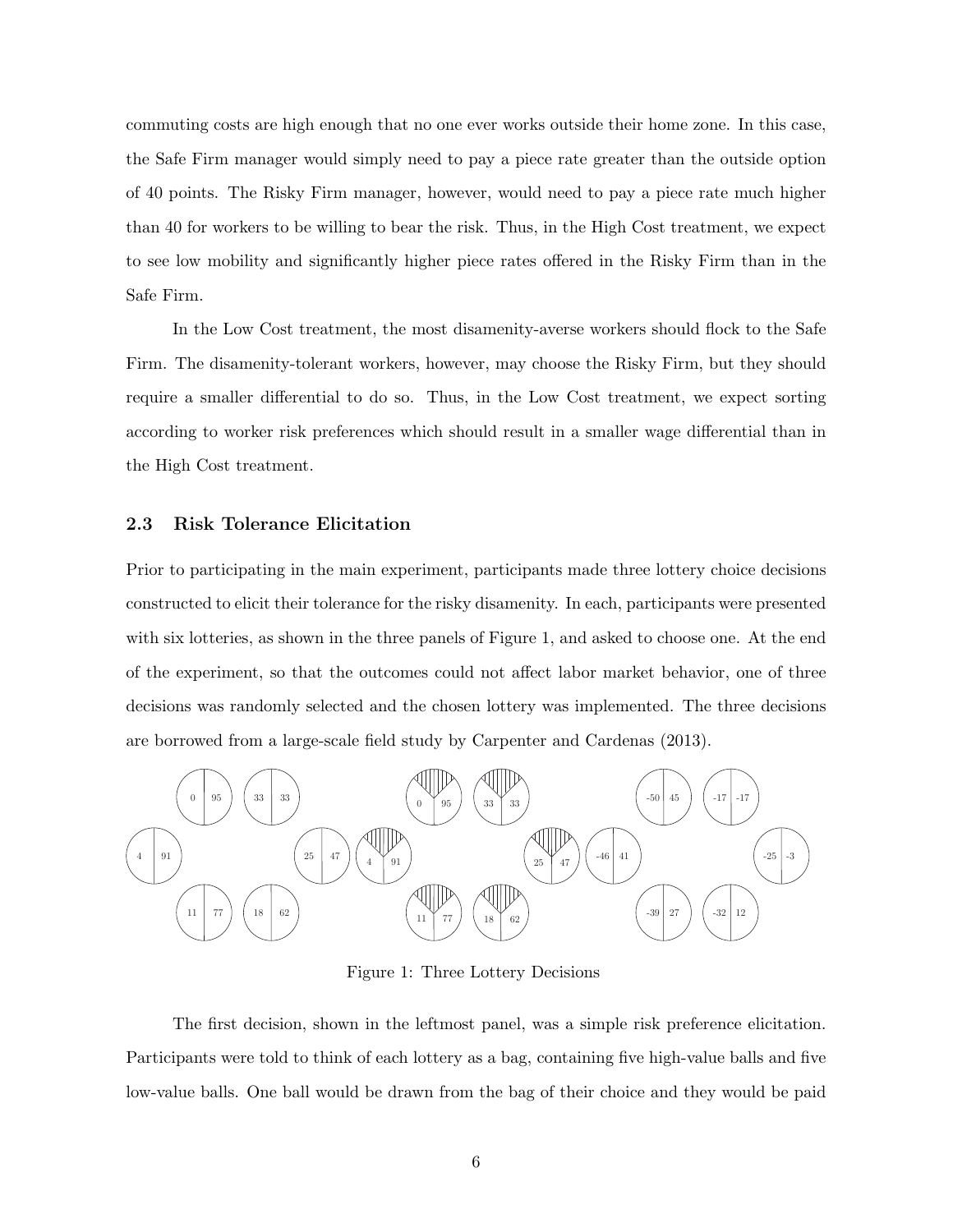accordingly. For each decision, the lotteries were numbered clockwise from 1 to 6. Individuals with preferences close to risk neutrality are expected to choose lottery 5, which has the highest expected value (i.e., a coin toss resulting in payoffs of either 4 or 91). Moving from lottery 5 to lottery 6, the expected value decreases and the variance increases, indicating that lottery 6 would be chosen only by risk-seekers. Among the other four lotteries, lower lottery choices indicate greater risk aversion.

The second decision, shown in the middle panel, preserves the same numbers on the high and low value balls in each of the lotteries, but introduces ambiguity in the probability of each being chosen. Rather than knowing that there are 5 high-value and 5 low-value balls in each bag, subjects are told that there are at least 2 high-value balls, at least 2 low-value balls, and that the values of the remaining six balls may be high or low. Following Carpenter and Cardenas (2013) (and implicitly Ellsberg, 1961), we define ambiguity aversion as the difference between the lottery chosen in the left (risky) panel and the lottery chosen in middle (ambiguous) panel: Ambiguity Aversion = Risk Choice Lottery Number - Ambiguity Choice Lottery Number. In other words, someone who chooses a lower, safer lottery number in the presence of ambiguity is said to exhibit positive ambiguity aversion.

In the final decision, shown in rightmost panel, subjects are first told that they have been given 50 points to start and that they, again, must pick one of the six lotteries. In this case, the only difference between the leftmost choice and the rightmost choice is framing. The lotteries on the right are identical to those on the left, only the 50 point endowment has been subtracted from each value. Again following Carpenter and Cardenas (2013), loss aversion is defined as the difference between the lottery chosen on the right and the lottery chosen on the left: Loss Aversion = Loss Choice Number - Risk Choice Number. Loss aversion is thus positive if a subject moves to a higher, riskier lottery choice to avoid certain losses.

#### 3 Results

#### 3.1 Description of Data

We conducted seven "labor markets" of the Low Cost treatment and eight of the High Cost treatment. Overall, 90 students participated in the experiment. Participants earned \$15.64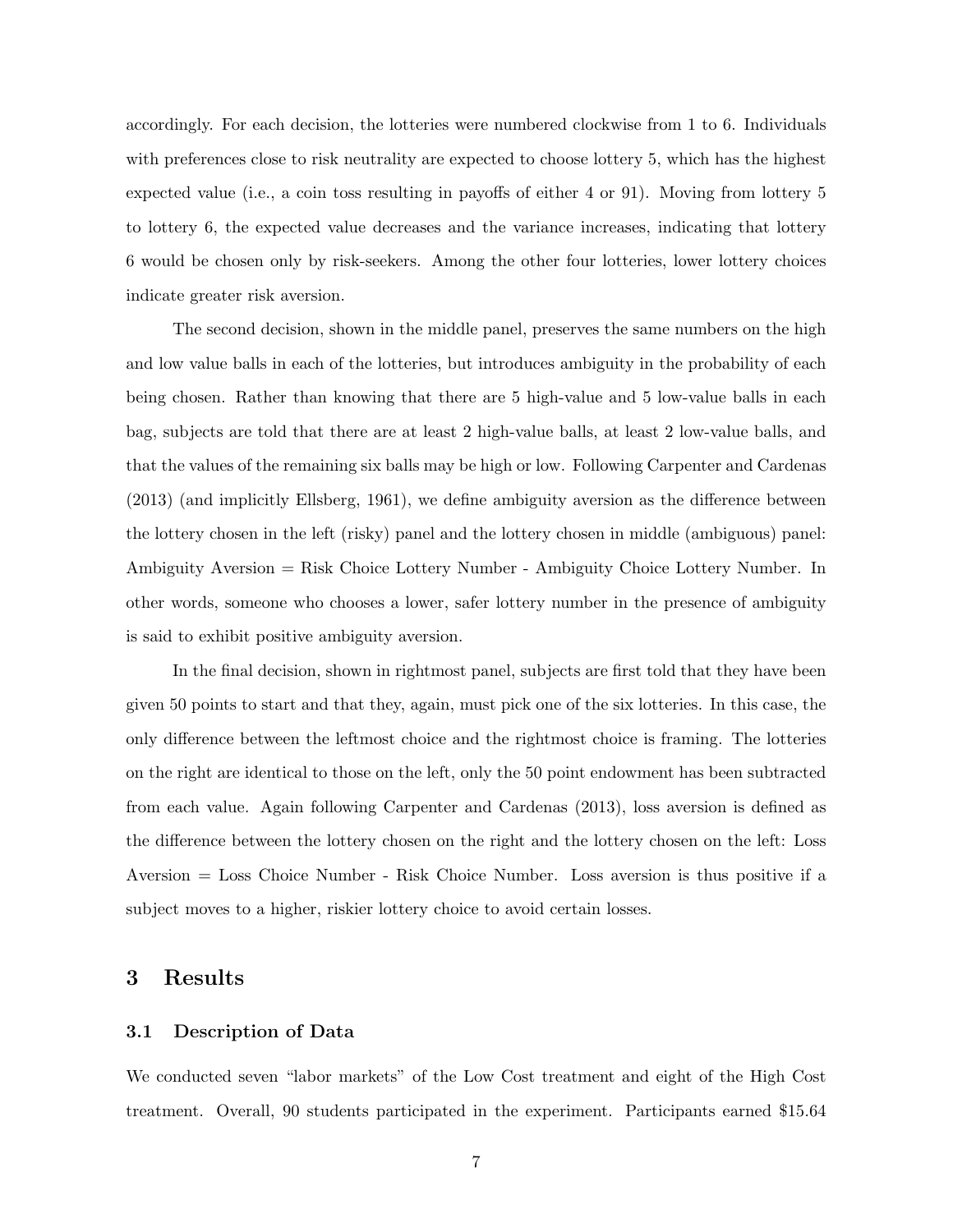on average plus a \$5 show-up fee, with earnings ranging between \$0.16 and \$39. Summary statistics for each treatment are provided in Table 1.

| rable resolutionally practicities |           |          |      |     |         |
|-----------------------------------|-----------|----------|------|-----|---------|
|                                   | High Cost | Low Cost | Min  | Max | p-value |
| Risk Choice                       | 2.98      | 2.91     |      | 6   | .821    |
|                                   | (1.64)    | (1.45)   |      |     |         |
| Ambiguity Choice                  | 2.94      | 2.64     | 1    | 6   | .413    |
|                                   | (1.54)    | (1.86)   |      |     |         |
| Loss Choice                       | 3.88      | 3.48     | 1    | 6   | .175    |
|                                   | (1.38)    | (1.38)   |      |     |         |
| Ambiguity Aversion                | .04       | .26      | -5   | 5   | .598    |
|                                   | (2.13)    | (1.77)   |      |     |         |
| Loss Aversion                     | .9        | .57      | $-3$ | 4   | .305    |
|                                   | (1.45)    | (1.53)   |      |     |         |
| Commuting                         | $.16\,$   | .43      |      |     | .000    |
|                                   | .367)     | (.5)     |      |     |         |

Table 1: Summary Statistics

Standard deviations in parentheses

We first look at the risk attitudes elicited with the three lottery choices. The first three rows of Table 1 show the average lottery number chosen in each of the three decisions by participants in the High Cost treatment and the Low Cost treatment. There is substantial variation in the choices made by the participants, with each of the eighteen available lotteries being chosen by at least a few individuals. We find no significant difference in any of the three lottery choices between the Low Cost treatment and the High Cost treatment. The next two rows show the average Ambiguity Aversion and Loss Aversion in each treatment. Across both treatments, there was considerable variation in both Loss and Ambiguity aversion and, on average, participants exhibited positive Loss Aversion  $(p < 0.01)$  and positive but insignificant Ambiguity Aversion ( $p = 0.49$ ). Again, there is no difference between the two treatments. Additionally, there is no significant difference in the three lottery choices, Ambiguity Aversion, or Loss Aversion exhibited by workers assigned to the Safe Firm zone compared with those in the Risky Firm zone  $(p$ -values all greater than  $(0.5)$ . Thus it appears that the random assignment both into treatments and into zones was successful.

The final row shows the frequency with which workers commute to work outside of their home zones. While workers in the High Cost treatment commute in sixteen percent of opportunities, workers in the Low Cost treatment commute in forty-three percent of opportunities.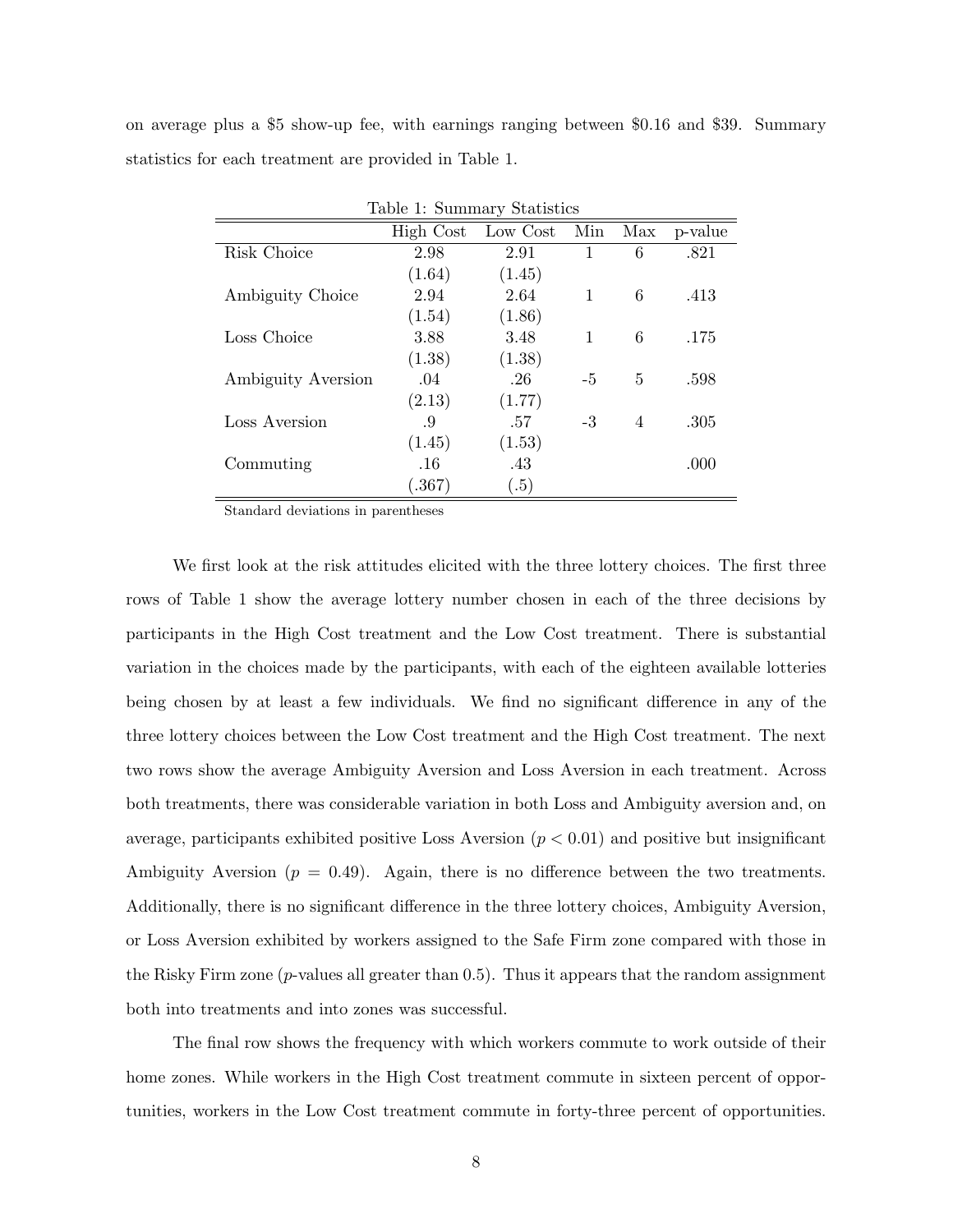This indicates that the commuting cost treatments had the intended impact on worker mobility.

#### 3.2 Do Differentials Evolve to Compensate Workers for the Risky Disamenity?

We first look at whether there is evidence of compensating differentials evolving between our two firms. The two panels in Figure 2 show the piece rates over time in the two treatments. In each, the solid line shows the log piece rate in the Safe Firm and the dashed line shows the log piece rate in the Risky Firm. In both the High and Low Cost treatments, we observe a stable, significant differential in the piece rates offered between the two firms. The difference between piece rates is significant at all reasonable levels in both treatments.<sup>4</sup> Our results thus strongly support the prediction that differentials will evolve to compensate workers who are exposed to greater risk.

The gray bars in Figure 2 show the number of workers in the Safe Firm in the period. In most periods (over 80 percent of observations), the two firms split the workforce, rather than one firm employing all four workers. In the Low Cost treatment, the Safe Firm attracts 2.7 workers on average. In the High Cost treatment, workers commute less frequently and the average number of workers in the Safe Firm is closer to 2. However, the differential that evolves does not quite compensate for the possibility of losing one's earnings in the Risky Firm. Considering gross earnings (the piece rate times the observed effort) we do find, as the differential suggests, that Risky Firm workers earn more on average  $(p = 0.03)$  but when we account for the realized 24% of workers who lost their earnings, mean earnings flip and Risky Firm workers earn less  $(p < 0.01)$ . Despite the differential, our Risky Firm managers do not fully compensate for the disamenity.

#### 3.3 Are Differentials Influenced by Worker Mobility?

We next examine whether the ability of workers to select their firm leads to smaller differentials. A comparison between the panels of Figure 2 suggests that the differential is in fact smaller in the left panel, in which costs are lower and workers are therefore more mobile. This result is confirmed in Table 2. The first column of Table 2 presents the estimates of an OLS regression

<sup>&</sup>lt;sup>4</sup>Even treating each labor market as a single observation (i.e., averaging across periods), the difference remains significant at the  $p = 0.002$  level in both the High Cost and Low Cost treatments.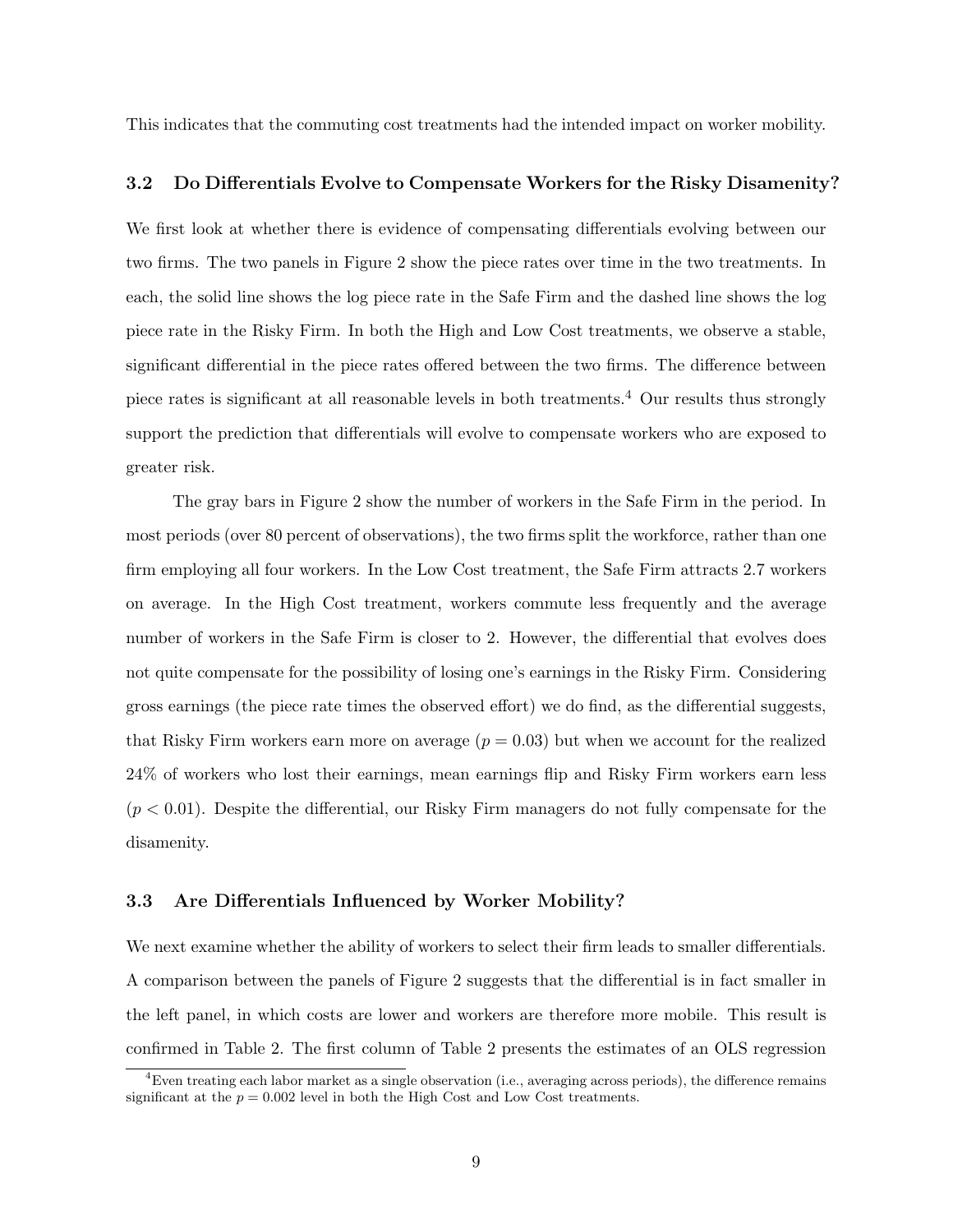

Figure 2: Piece Rates and Safe Firm Employment Over Time

model in which the differential is regressed on a dummy for whether costs are low. We see that the differential is significantly smaller  $(5.25\%$ , to be precise) in the Low Cost sessions ( $p =$ 0.013). The additional columns add robustness checks to the model by clustering the standard errors at the session level (Column 2) and including session-level random effects (Column 3). Given the standard errors and point estimates change little, we find that the basic result - the differential shrinks significantly when workers can sort - is robust.

| Table 2: Compensating Differential (By Commuting Cost) |            |            |                        |                |
|--------------------------------------------------------|------------|------------|------------------------|----------------|
|                                                        | (1)        | (2)        | (3)                    | 4)             |
|                                                        | <b>OLS</b> | <b>OLS</b> | <b>Cluster Session</b> | Random Effects |
| Low Cost Treatment                                     |            | $-0.053**$ | $-0.053*$              | $-0.053**$     |
|                                                        |            | (0.021)    | (0.019)                | (0.023)        |
| Constant                                               | $0.175***$ | $0.200***$ | $0.200***$             | $0.200***$     |
|                                                        | (0.011)    | (0.016)    | (0.013)                | (0.016)        |
| Observations                                           | 225        | 225        | 225                    | 225            |

Dependent variable is the log differential. (Robust standard errors).

\*  $p < 0.10$ , \*\*  $p < 0.05$ , \*\*\*  $p < 0.01$ 

#### 3.4 Do Workers Sort Based on Their Tolerance for the Disamenity?

Finding that the wage gap associated with the risky disamenity shrinks when workers are mobile is consistent with the standard theory of compensating wage differentials. However, it does not confirm the hypothesized mechanism: the differential shrinks because workers select into firms according to their risk preferences. To examine whether the hypothesized mechanism is correct,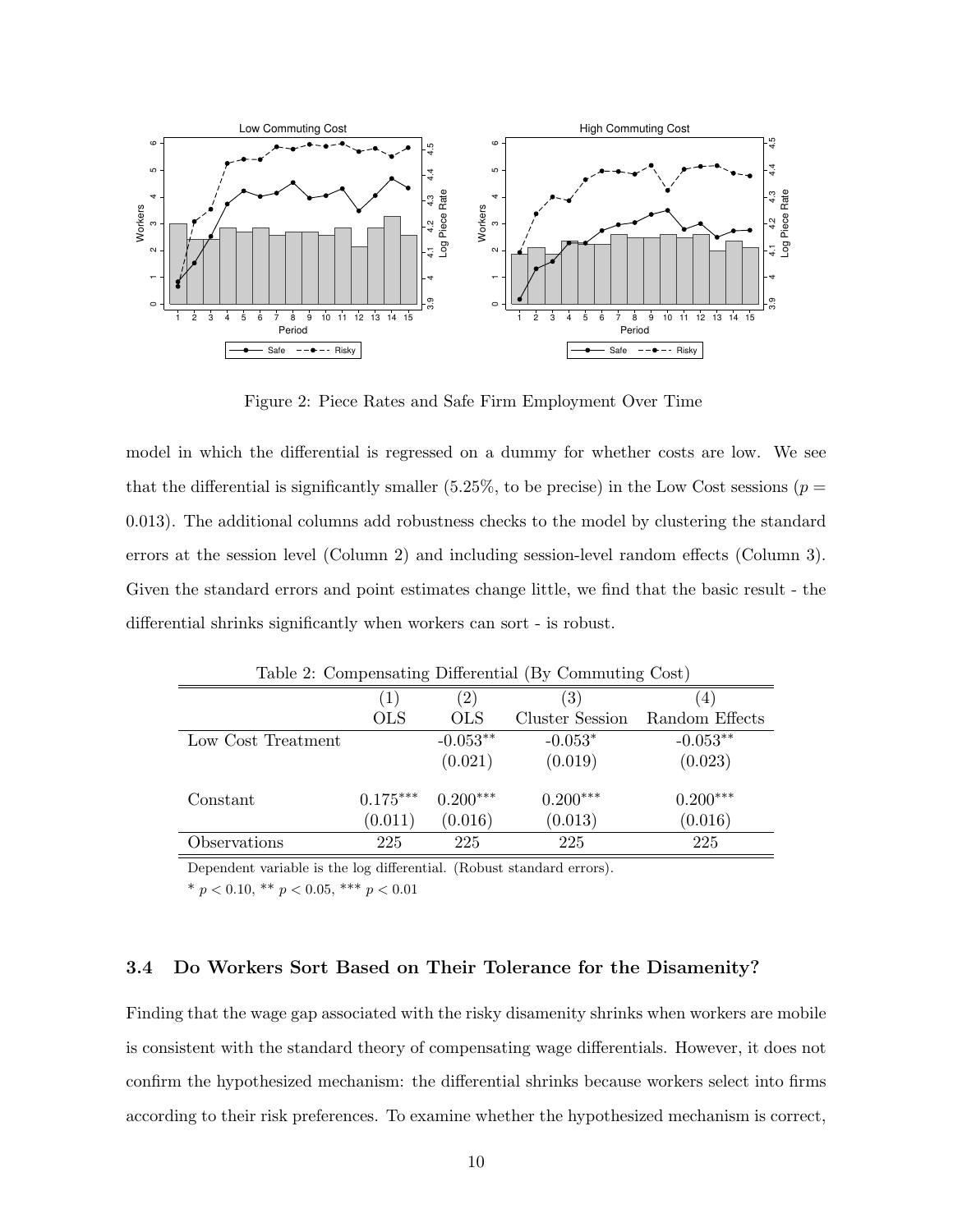we first look at whether the commuting costs themselves are influencing worker movement into firms in the way that we predicted; we then turn to whether firm selection is driven by the elicited worker preferences.

Figure 3 shows the relative frequency with which workers in the two zones select into each firm. On the left side, we see that workers in the High Cost treatment typically choose their home firm. This is particularly true of workers in the Safe Firm zone, who choose the Safe Firm over 90 percent of the time and never choose the outside option, suggesting that the Safe Firm bosses understand that they need to pay a piece rate above 40. Workers who live in the Risky Firm zone occasionally choose the outside option or to commute. In the Low Cost treatment, in contrast, there is much less bias toward choosing one's home firm and the outside option is essentially never taken. Overall, only 16% of workers "commute" in the High Cost treatment while almost three times as many  $(43%)$  do when the cost of commuting is low  $(p < 0.01)$ . It thus appears that the cost treatments worked as intended.



Likelihood of Working in Each Firm

Figure 3: Relative Frequency of Joining Firm

More crucially, we ask whether workers sort into firms on the basis of their risk attitudes, and whether this selection is muted when commuting costs are high. To begin, workers who are unwilling to take risks in our instrument do show a slight preference for the Safe Firm; however, the preference is not strong enough to generate a significant result. This result echoes the finding of Carpenter and Cardenas (2013) that the lottery chosen in the Risk Choice task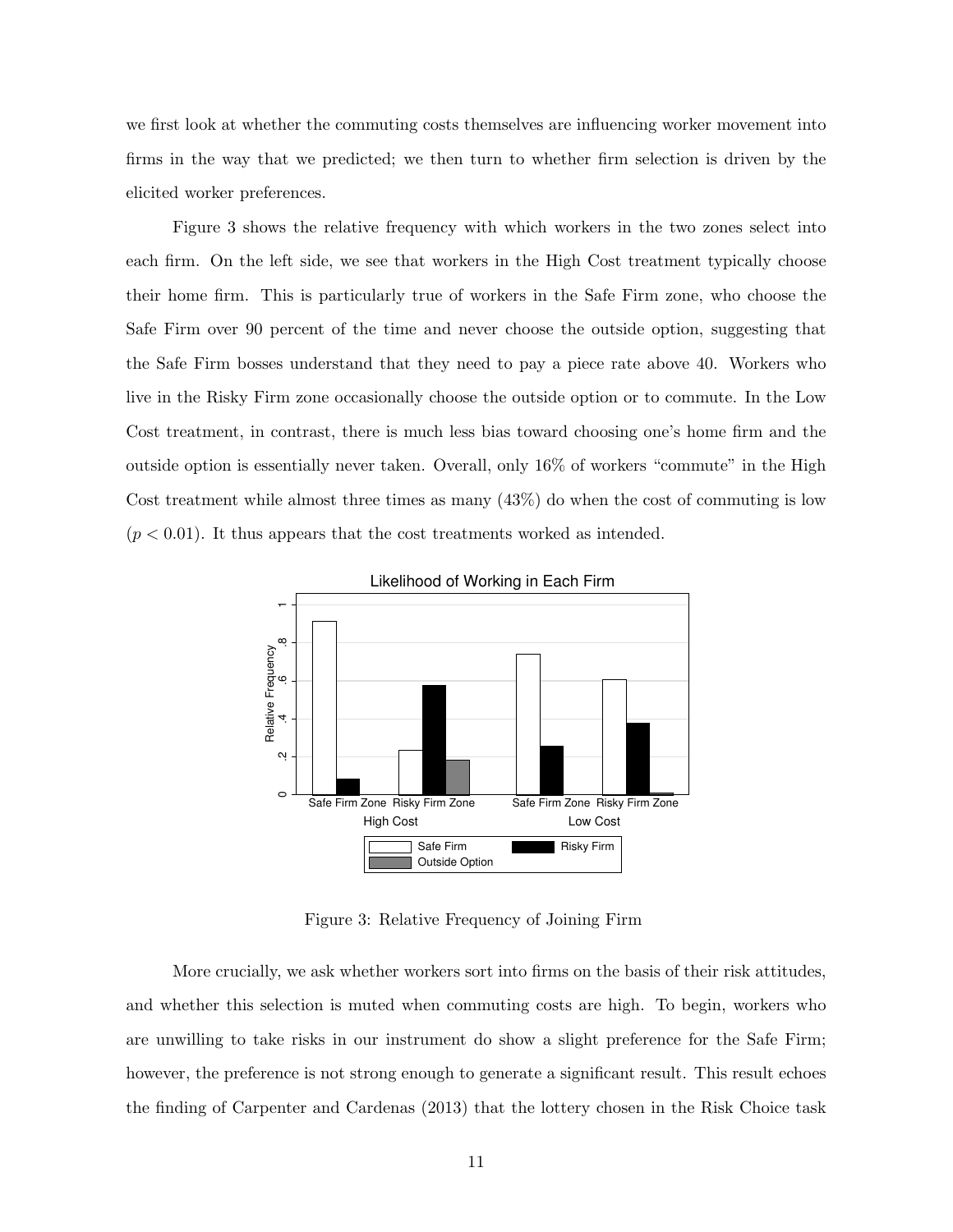is not strongly predictive of outcomes, and so we, like them, refocus our attention on the two variables derived from the participants' lottery choices: Ambiguity Aversion and Loss Aversion.

The left panel of Figure 4 shows the average level of Ambiguity Aversion in each of the two firms by treatment. When the cost of commuting is high, the Safe Firm workers tend to be slightly more ambiguity averse, although this difference is far from significant ( $p = 0.59$ ). However, when the cost is low, this difference increases sharply  $(p = 0.013)$ , suggesting that the most ambiguity averse workers are selecting into the Safe Firm, perhaps because participants view the Risky Firm outcome as more uncertain than risky.

The right panel of Figure 4 shows the average level of Loss Aversion in each of the two firms by treatment and tells a similar story: the difference in worker Loss Aversion between the two firms widens when the workers are able to sort. Since workers in the Risky Firm face the possibility of not being paid for output that they have already worked to produce, it is very likely that this outcome would feel like a loss to them.



Figure 4: Ambiguity Aversion and Loss Aversion in Each Firm

The intuition from Figure 4 is confirmed by a series of probit models presented in Table 3. The dependent variable in each of these models is an indicator equal to 1 if the worker chose the Risky Firm in the period. The first two columns show that the workers respond to the piece rate differential: the higher the premium, the more likely the worker is to choose the Risky Firm. Additionally, as we would expect (and a Hausmann test confirms,  $p < 0.01$ ), the workers are far more responsive to the differential when the cost of commuting is low (Column 1) than when it is high (Column 2).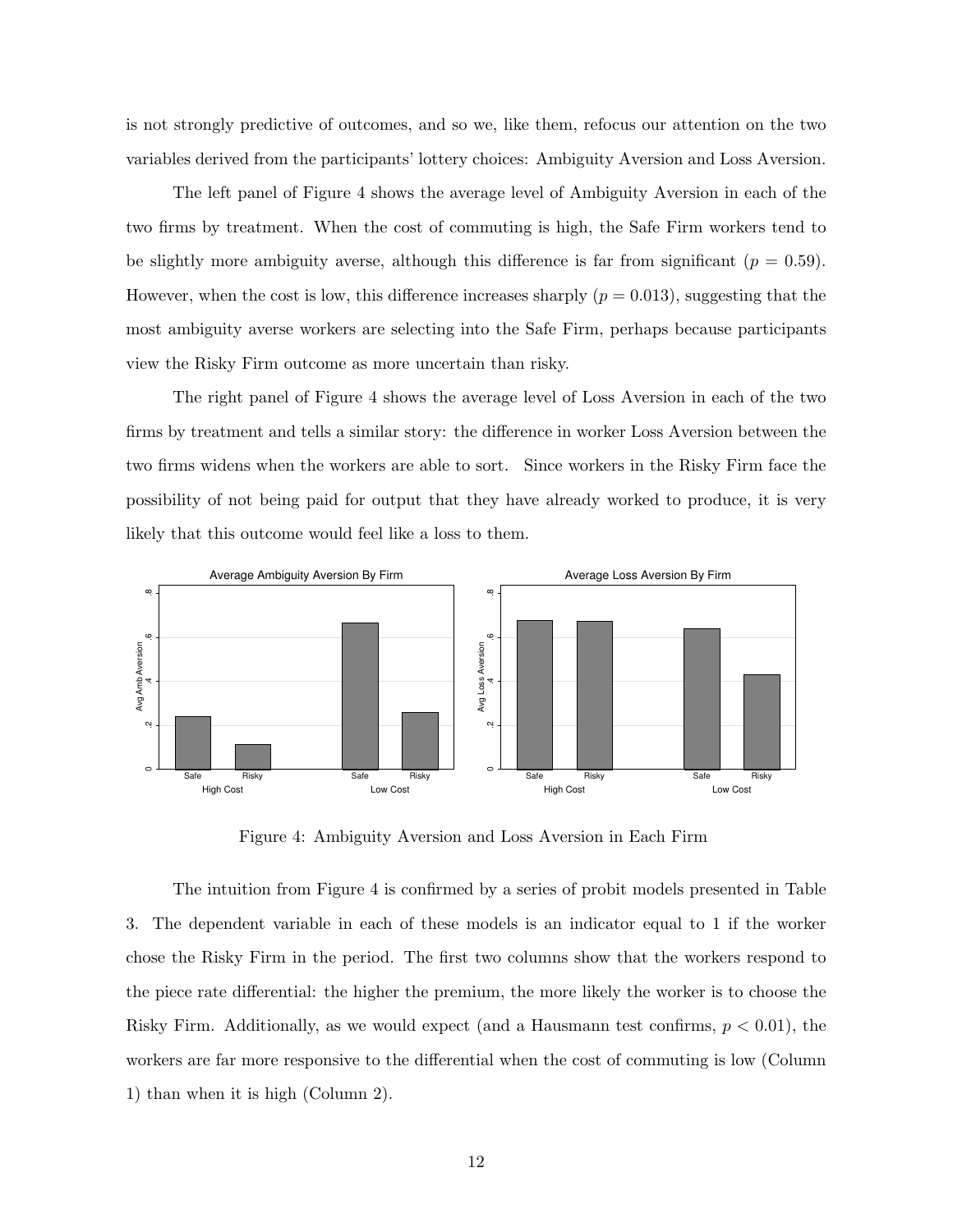Workers in the Low Cost treatment who exhibit higher levels of Ambiguity Aversion and Loss Aversion are significantly less likely to choose the Risky Firm (Column 3). This effect is not significant when costs are high (Column 4). Finally, we confirm that pure risk preferences alone do not add anything to the model (Columns 5 and 6), by including as an independent variable the lottery chosen in the pure Risk Choice.

We therefore conclude that workers in the Low Cost treatment are sorting into firms on the basis of their attitudes toward the disamenity, while workers in the High Cost treatment are less able to do so, suggesting that the smaller differential we see in the Low Cost treatment is indeed the result of worker selection. The differences in both behavior and differentials that we observe between our two mobility conditions supports the standard labor economics conjecture that naturally occurring differentials are likely to be lower bounds if workers can sort based on their tolerance for the disamenity.

|                    | (1)         | (2)         | (3)         | (4)         | (5)         | (6)         |
|--------------------|-------------|-------------|-------------|-------------|-------------|-------------|
|                    | Low Cost    | High Cost   | Low Cost    | High Cost   | Low Cost    | High Cost   |
| Differential       | $4.541***$  | $1.270***$  | $4.489***$  | $1.266***$  | $4.490***$  | $1.209***$  |
|                    | (0.576)     | (0.361)     | (0.589)     | (0.363)     | (0.589)     | (0.362)     |
| Loss Aversion      |             |             | $-0.177***$ | $-0.026$    | $-0.181***$ | $-0.001$    |
|                    |             |             | (0.052)     | (0.047)     | (0.061)     | (0.052)     |
| Ambiguity Aversion |             |             | $-0.189***$ | $-0.021$    | $-0.189***$ | $-0.054$    |
|                    |             |             | (0.053)     | (0.032)     | (0.053)     | (0.038)     |
| Risk Choice        |             |             |             |             | $-0.006$    | 0.073       |
|                    |             |             |             |             | (0.050)     | (0.051)     |
|                    |             | $-0.701***$ | $-1.025***$ |             |             | $-0.907***$ |
| Constant           | $-1.219***$ |             |             | $-0.678***$ | $-1.004***$ |             |
|                    | (0.114)     | (0.098)     | (0.122)     | (0.100)     | (0.215)     | (0.194)     |
| Observations       | 420         | 480         | 420         | 480         | 420         | 480         |

Table 3: Sorting into Risky Firm

Dependent variable is 1 if worker is in Risky Firm. Marginal effects reported. (Robust standard errors). \*  $p < 0.10$ , \*\*  $p < 0.05$ , \*\*\*  $p < 0.01$ 

### 4 Discussion

The purpose of this study is to examine the theoretical conjecture that wage adjustments made by firms on one side of the labor market can accurately aggregate worker preferences (embodied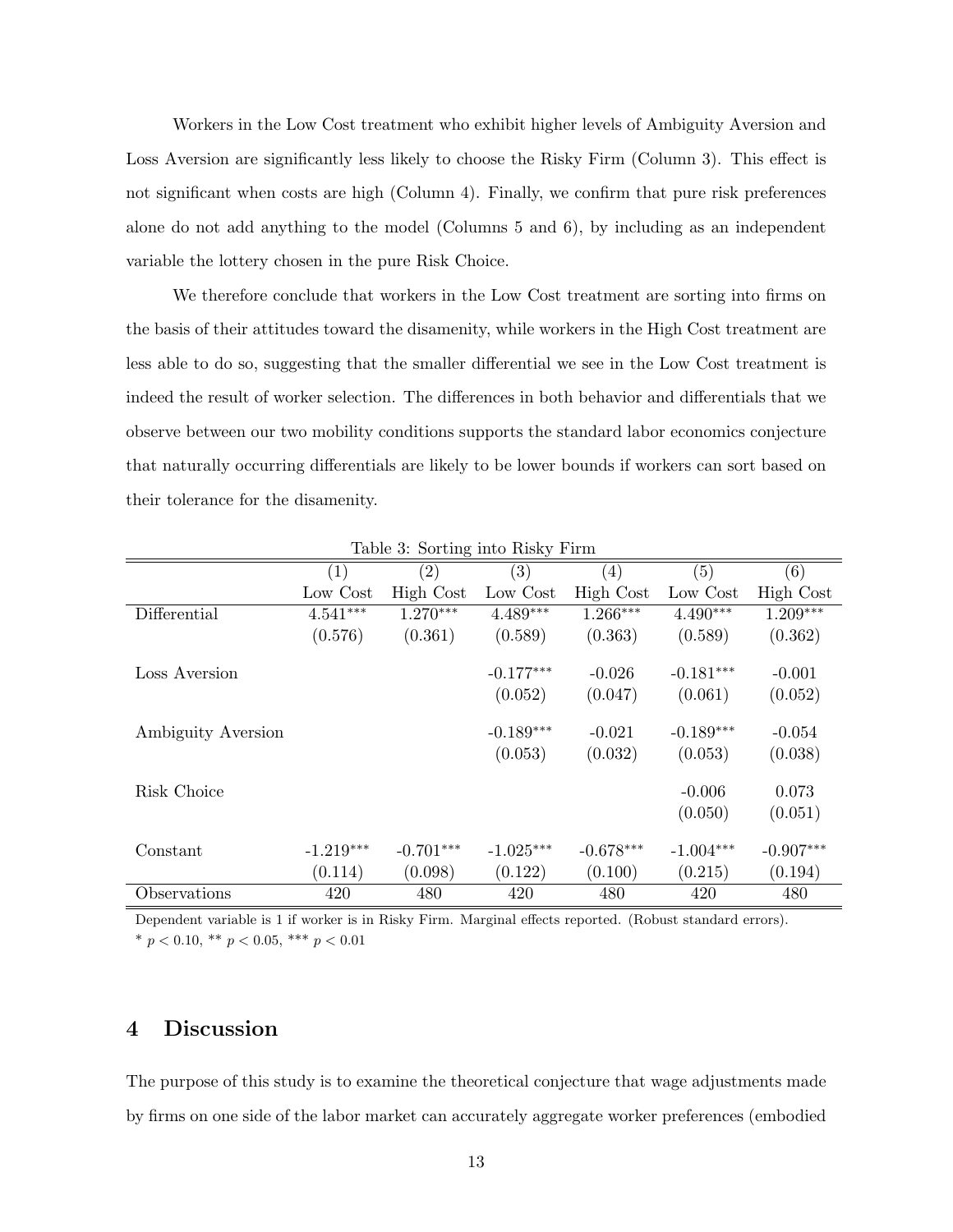in the tradeoff made between consumption and a risky disamenity) on the other. Further, we examine whether the equilibrium wage structure in this setting is affected by worker mobility and sorting, as is also hypothesized in the theory of equalizing differences. It is important to note that it is not obvious that the market will succeed in doing this: worker preferences must guide the willingness to accept job offers and firm managers must react to the signals they receive from the workers and they must also react optimally to the wage offers of other firms elsewhere on the compensation-disamenity frontier.

To the surprise of some, perhaps, we find that the process works reasonably well in the frictionless markets that characterize our experiment. Very quickly a substantial compensating differential arises and persists because risky firms must pay more to attract risk averse workers out of the "home production" sector. While the firm and preference differences combine to generate a stable differential, competition between firms is not perfect inasmuch as the compensating differential would not be enough to make a risk neutral or risk averse worker indifferent between working at the two firms, the result, we suspect, of managers maximizing some other, related, objective.

As for worker sorting, we also find strong results that support the theory. Our workers reveal risk attitudes consistent with other studies employing the same elicitation technique and they choose jobs on the basis of these preferences. Less tolerant workers sort into the safe firm and more tolerant workers find employment with the risky firm. What is interesting here is that the sorting appears to happen based on "risk-related" preferences, not baseline risk attitudes. It is worker attitudes toward ambiguity and losses that cause them to sort into the two firms. Regardless of exactly which preferences are aggregated through market dynamics, we find that sorting has a significant effect on our estimates of the differential. Because ambiguity and loss tolerant workers are willing to accept smaller premia to work at the risky firm and less tolerant workers are happy to work for lower wages at the safe firm, the equilibrium differential does shrink significantly. This suggests, as previous studies in the related literature caution, that unless sorting can be accounted for, estimates of the true average differential will be too low.

To conclude, we illustrate the potential for bias in estimates of compensating wage differentials by reorganizing our data to resemble the observational data available to (nonexperimental) researchers. Specifically, instead of the firm level data used for much of the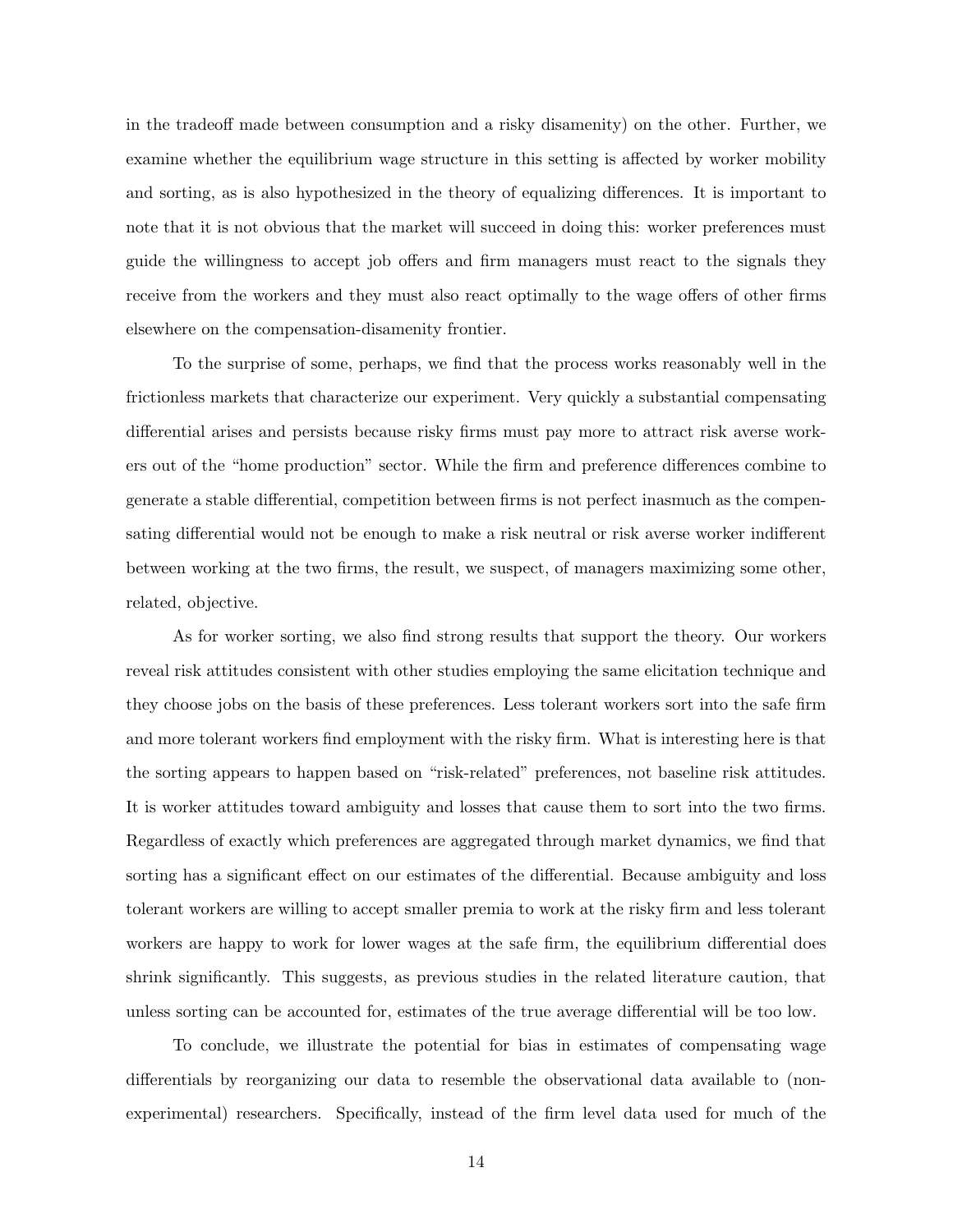| Table 4: Bias due to common specification issues |            |                   |             |  |
|--------------------------------------------------|------------|-------------------|-------------|--|
|                                                  | (1)        | $\left( 2\right)$ | (3)         |  |
|                                                  | Experiment | Unobservables     | Aggregation |  |
| Risky Firm                                       | $0.201***$ | $0.145***$        |             |  |
|                                                  | (0.014)    | (0.011)           |             |  |
| Risky Sector                                     |            |                   | $0.549***$  |  |
|                                                  |            |                   | (0.009)     |  |
| Observations                                     | 854        | 854               | 900         |  |

Table 4: Bias due to common specification issues

Dependent variable is log reported wage. (Robust standard errors). Columns (1) and (3) include commuting costs, preferences and interactions.

In column (2) preferences and costs are not included.

\*  $p < 0.10$ , \*\*  $p < 0.05$ , \*\*\*  $p < 0.01$ 

previous section, we look at the employee records and regress log piece rates accepted by the workers on characteristics of the job and the employee. With a sense of what the "true" differential should be, this allows us to estimate the magnitude of the bias in more conventional studies. The results are reported in Table 4. In column (1) the regression includes all the proper controls: commuting costs, worker attitudes and the interactions. In this full specification we recover the "true" differential for working in the risky firm, 20%, also seen in columns (2)-(4) of Table 2. Here we have analyzed our experimental data "optimally" in that we have included all the proper controls for selection. In column (2) we estimate the same differential without the controls to illustrate what would happen if sorting was "unobserved." As expected, this analysis underestimates the true risky firm premium by five and a half percentage points  $(p < 0.01)$  because it does not account for sorting. In column (3) we illustrate the potential for "aggregation bias." Imagine data was only available at the sectoral level and the risky and safe firms were lumped together in a sector because they make the same output using the same processes; however, the difference in employment risk between the two is unobserved. If this sector is compared against home production, a natural benchmark, we see that the differential can be dramatically overestimated.

#### References

Bonhomme, S., Jolivet, G., 2009. The pervasive absence of compensating differentials. Journal of Applied Econometrics, 24(5), 763-795.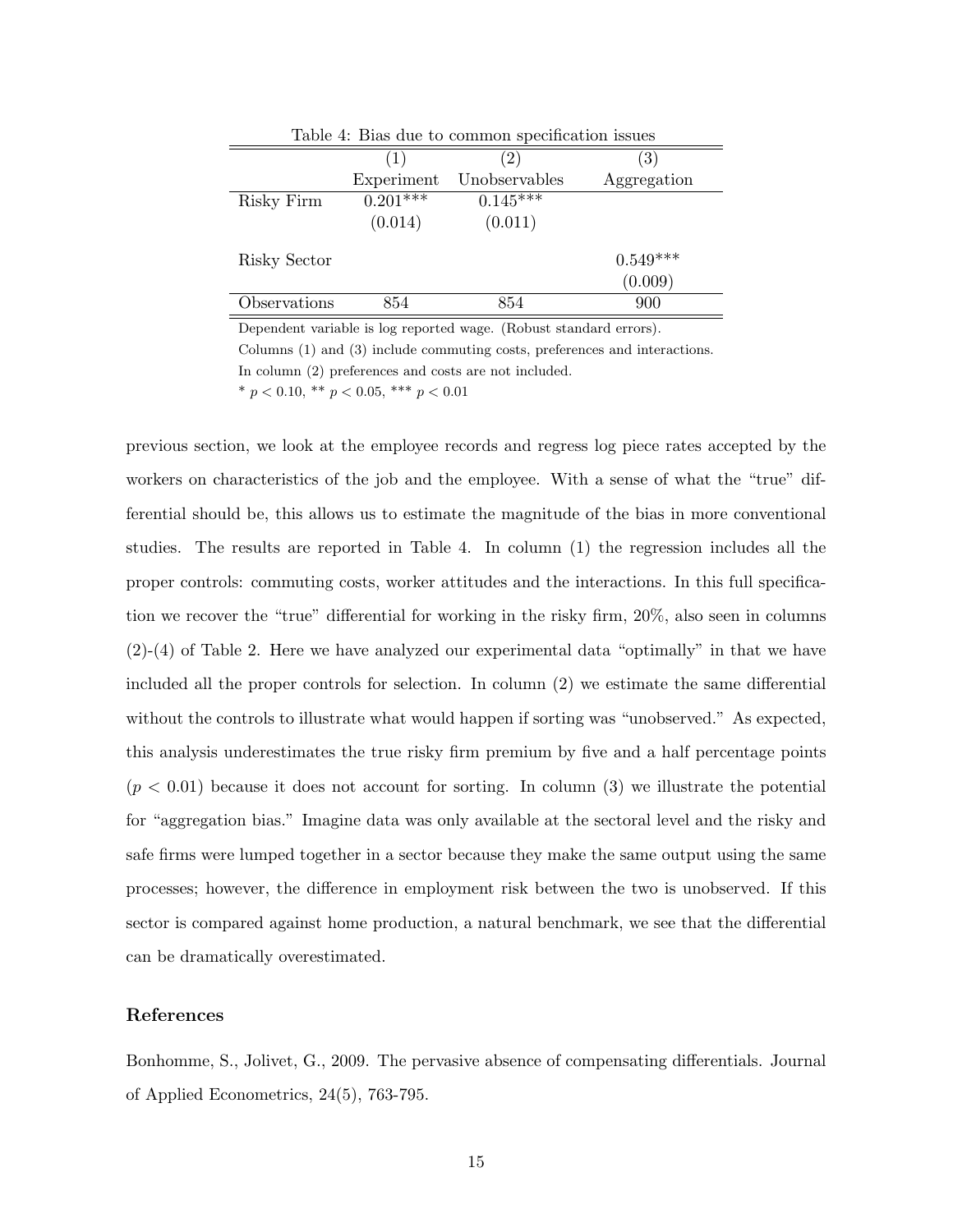Carpenter, J., Cardenas, J.C., 2013. Risk attitudes and well-being in Latin America. Journal of Development Economics, 103(2), 52-61.

Dorman, P., 1998. Compensating differentials for dangerous work in a labour discipline model. Metroeconomica, 49(3), 364-385.

Dorman, P., Hagstrom, P., 1998. Wage compensation for dangerous work revisited. Industrial and Labor Relations Review, 52(1), 116-135.

Ellsberg, D., 1961. Risk, Ambiguity, and the Savage Axioms. Quarterly Journal of Economics, 75(4), 643-669.

Fehr, E., Gächter, S., Kirchsteiger, G., 1996. Reciprocal fairness and noncompensating wage differentials. Journal of Institutional and Theoretical Economics, 152(4), 608-640.

Fehr, E., Kirchsteiger, G., Riedl, A., 1996. Involuntary unemployment and non-compensating wage differentials in an experimental labour market. The Economic Journal, 106(434), 106-121.

Garen, J., 1988. Compensating wage differentials and the endogeneity of job riskiness. The Review of Economics and Statistics, 70(1), 9-16.

Goddeeris, J., 1988. Compensating differentials and self-selection: An application to lawyers. Journal of Political Economy, 96(2), 411-428.

Hamermesh, D., Wolfe, J., 1990. Compensating wage differentials and the duration of wage loss. Journal of Labor Economics, 8(1), 175-197.

Hartog, J., Vijverberg, W., 2007. On compensation for risk aversion and skewness affection in wages. Labour Economics, 14(6), 938-956.

Hey, J.D., Lee, J., 2005. Do Subjects Separate (or Are They Sophisticated)? Experimental Economics, 8(3), 233-265.

Ho, C.Y., 2013, Compensating differentials and moral hazard in the labor market. University of Rochester working paper.

Hwang, H.-s., Mortensen, D., Reed, R., 1998. Hedonic wages and labor market search. Journal of Labor Economics, 16(4), 815-847.

Hwang, H.-s., Reed, R., Hubbard, C., 1992. Compensating wage differentials and unobserved productivity. Journal of Political Economy, 100(4), 835-858.

Kniesner, T. J., Viscusi, W. K., Woock, C., Ziliak, J. P., 2012. The value of a statistical life: evidence from panel data. Review of Economic Statistics, 94(1), 74-87.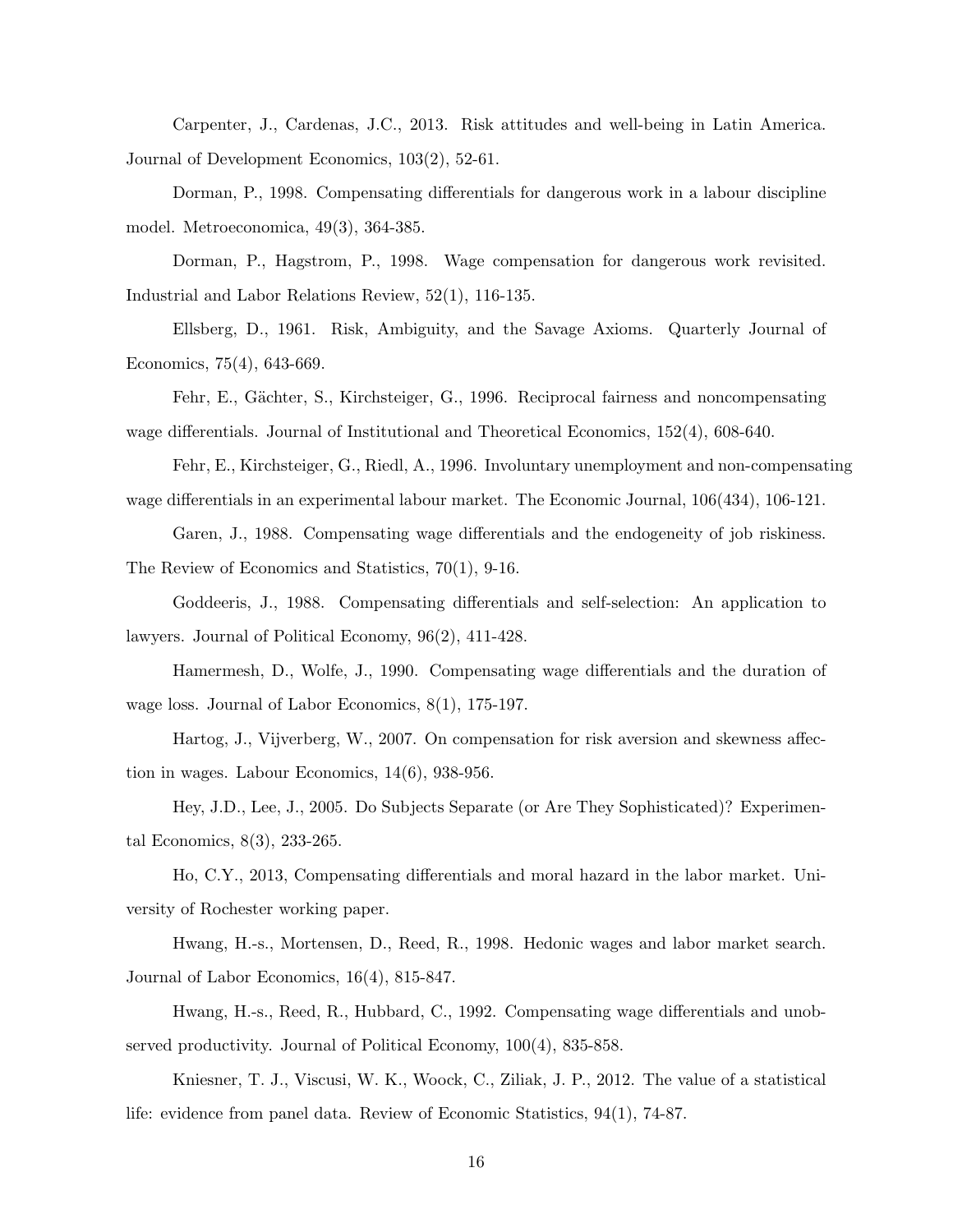Kostiuk, P., 1990. Compensating differentials for shift work. Journal of Political Economy, 98(5), 1054-1075.

Lavetti, K., 2014, Estimating preferences in hedonic wage models: Lessons from the Deadliest Catch. Ohio State University working paper.

Niederle, M., Segal, C., Vesterlund, L., 2013. How costly is diversity? Affirmative action in light of gender differences in competitiveness. Management Science, 59(1), 1-16.

Rao, V., Gupta, I., Lokshin, M., Jana, S., 2003. Sex workers and the cost of safe sex: the compensating differential for condom use among Calcutta prostitutes. Journal of Development Economics, 71(2), 585-603.

Rosen, S., 1986, The theory of equalizing differences. In: O. Ashenfelter, R. Layard (Eds.). Handbook of Labor Economics. Elsevier Science Publishers, Amsterdam, pp. 641-692.

Smith, A. The Wealth of Nations, Chicago: University of Chicago Press, 1976 (original 1776).

Sutter, M., Weck-Hannemann, H., 2003. Taxation and the veil of ignorance - A real effort experiment on the Laffer curve. Public Choice, 115(1/2), 217-240.

Taber, C., Vejlin, R., 2011, Estimation of a Roy/search/compensating differential model of the labor market. University of Wisconsin working paper.

Viscusi, W.K., 1993. The values of risks to life and health. Journal of Economic Literature, 31(4), 1912-1946.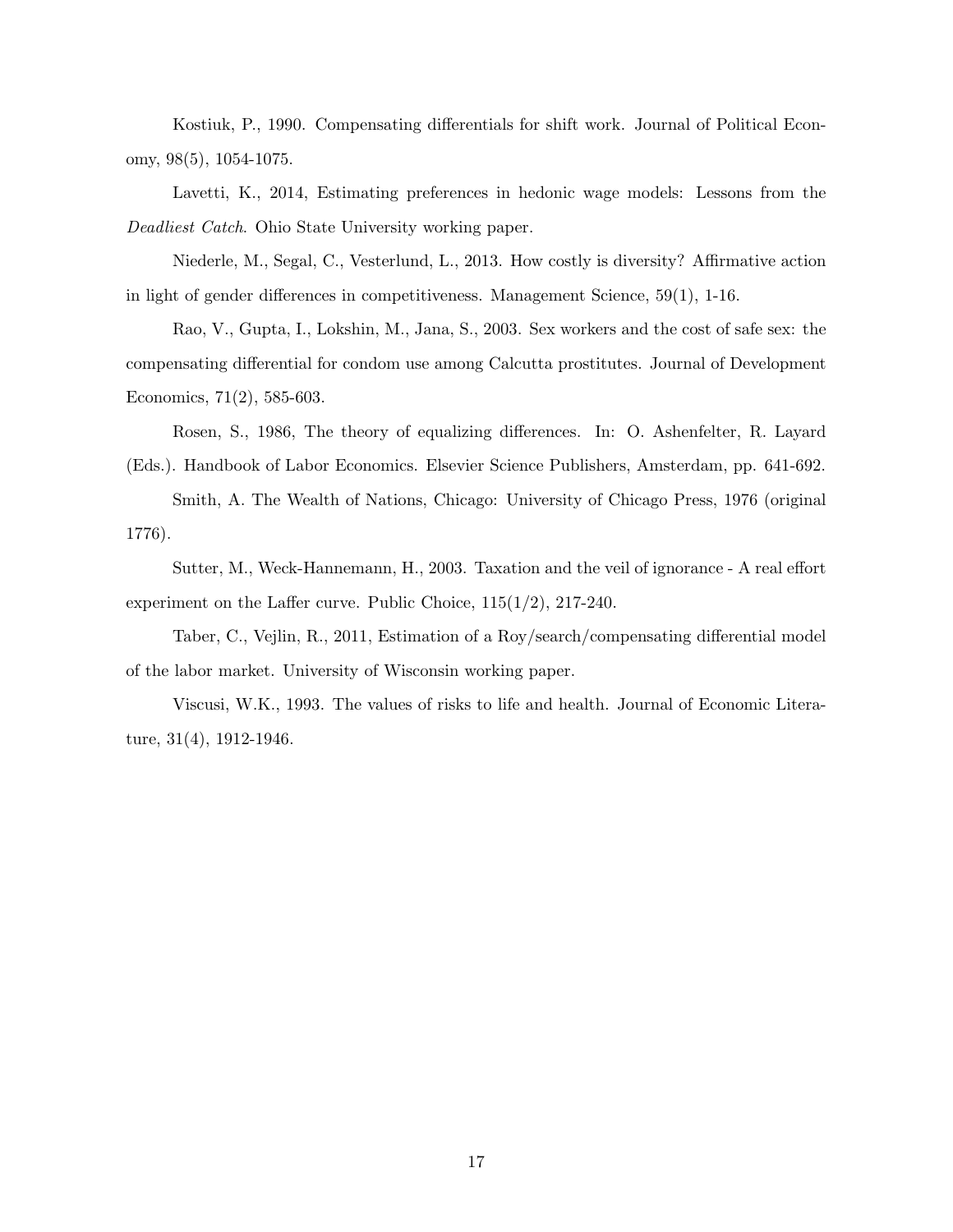# Appendix: Instructions

#### *Payment and Confidentiality*

You have already earned \$5 for participating in this experiment. You may receive an additional amount of money for your participation today depending on the number of "points" you earn in the experiment. This additional amount plus the \$5 and your earnings in the first part will be paid to you in cash at the end of the experiment. The exchange rate is set so that the expected payoff from both parts is equal to \$15. The exchange rate between points and dollars is:

#### $25$  points = \$1.00

In this experiment your decisions will be confidential; none of the other participants will ever know the decisions you make.

#### *Overview*

You will be participating in this experiment with 5 other people in the room. Each participant will be assigned to a role for the duration of the experiment: 4 people will be workers and 2 will be firm managers. Each manager is associated with a firm, but workers may move between firms. The experiment will last for several periods. In each period, it will be each manager's job to set the wage rate in his/her firm. It will be each worker's job to choose a firm and then complete a task. The task involves adding together two-digit numbers and the worker's income will be based on the number of problems correctly solved and the wage rate set by the manager, as described below. At the end of the experiment, one period will be randomly selected and you will be paid your earnings from that period.

#### *Earnings*

There are two firms labeled "Red" and "Blue" and one person will be the manager of each firm for the duration of the experiment. At the start of each period, the managers will select the *piece rate*: the amount of points that the firm's workers will receive for each problem they are seen to correctly solve. First, one manager will choose the piece rate and the second manager will view this choice before choosing the piece rate in his/her own firm. In each period, it is randomly determined whether the Red or Blue manager chooses first.

After viewing the piece rates associated with each of the two firms, each worker will choose which firm to join for that period. (Workers are always free to select a different firm in the following period.) Rather than choosing one of the two firms, workers may also choose the "Orange" option, self-employment, which pays a piece rate of 40 points per problem solved.

After choosing whether to work for the Red or Blue Firm, or the Orange option, workers will then have one minute to work on the addition problems: adding three two-digit numbers. Finally, the workers will be paid the relevant piece rate times the number of problems they personally correctly solve *as observed by the computer*. We will call this number the worker's observed output and it may differ from the actual number of correctly solved problems (as explained later in the instructions). For each problem solved by a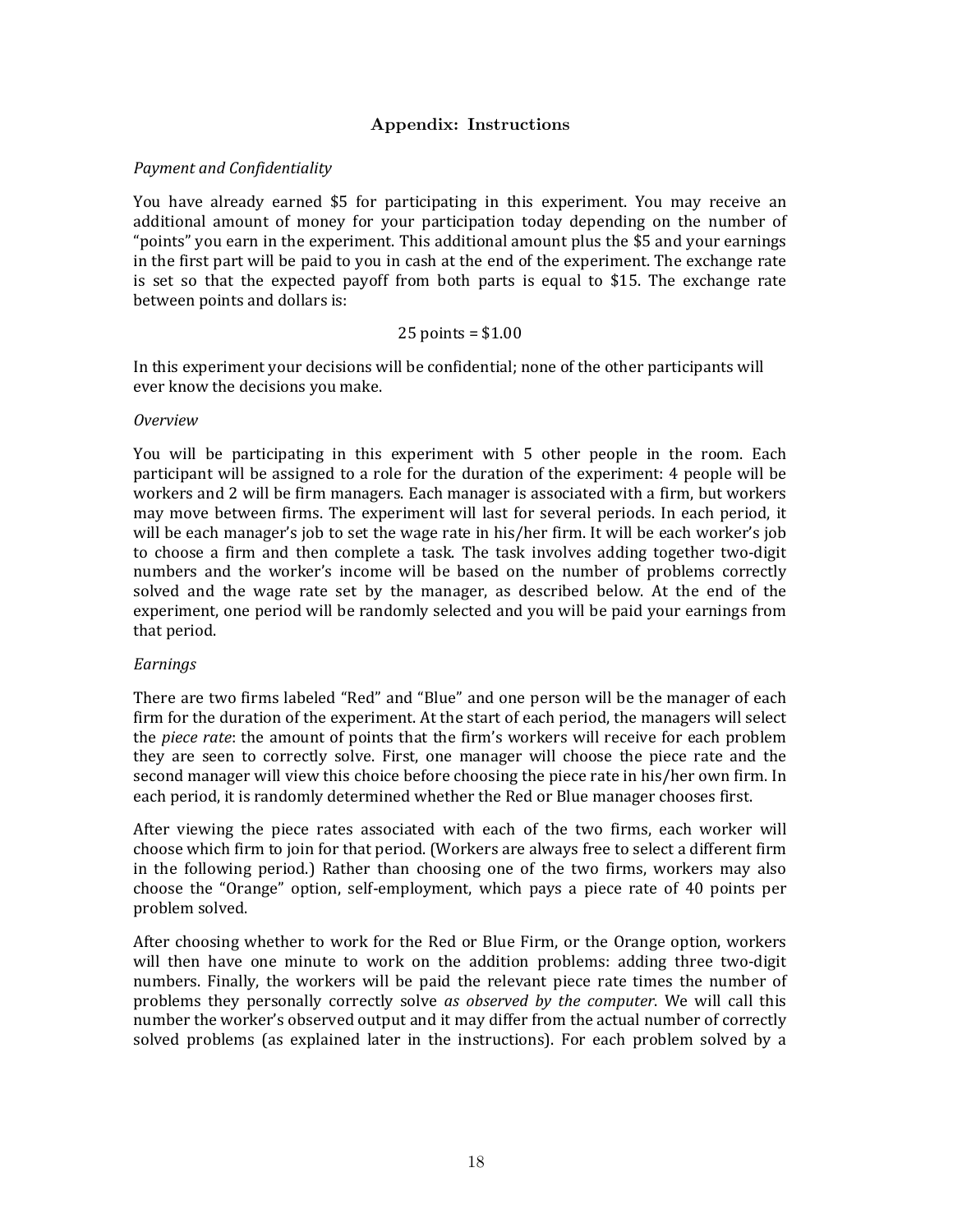worker in her firm, the manager receives a payoff of 100 points minus the piece rate he/she pays. For example, let's say that there are three workers in the Red Firm and each solves 2 problems. If the manager set the piece rate at 40, then:

Each worker earns: (2 problems) *times* (the piece rate) = (2) *times* (40) = 80 points

The manager earns: (3 workers) *times* (2 problems) *times* (100 – piece rate) = (3) *times* (2)  $times(100-40) = 360$  points.

#### *Difference(Between(Employment(Options*

The two firms differ in how accurately the number of correctly solved problems is counted.

In the Red Firm and the Orange Option, the worker's observed output is always exactly equal to the number of problems the worker correctly solves.

In the Blue Firm, the worker's observed output is exactly equal to the number of problems the worker correctly solves in 3 out of 4 instances. In 1 out of 4 instances, the worker's output will not be counted and he/she will not receive any payment for that period's work. The manager of the Blue Firm is still paid for all output produced, even if the worker is not.

We can think of the firms being located in separate zones on either side of a river. Two of the four workers live in the Red Zone, near the Red Firm, and two live in the Blue Zone, near the Blue Firm. A worker who works in a firm outside of his/her zone must use the ferryboat to cross the river and, therefore, must pay a cost of  $100$  in each period that he/she works outside his/her zone. The workers do not have to pay the commuting cost to work in the firm within their zone. Choosing the Orange option is like working from home and also carries no commuting cost.